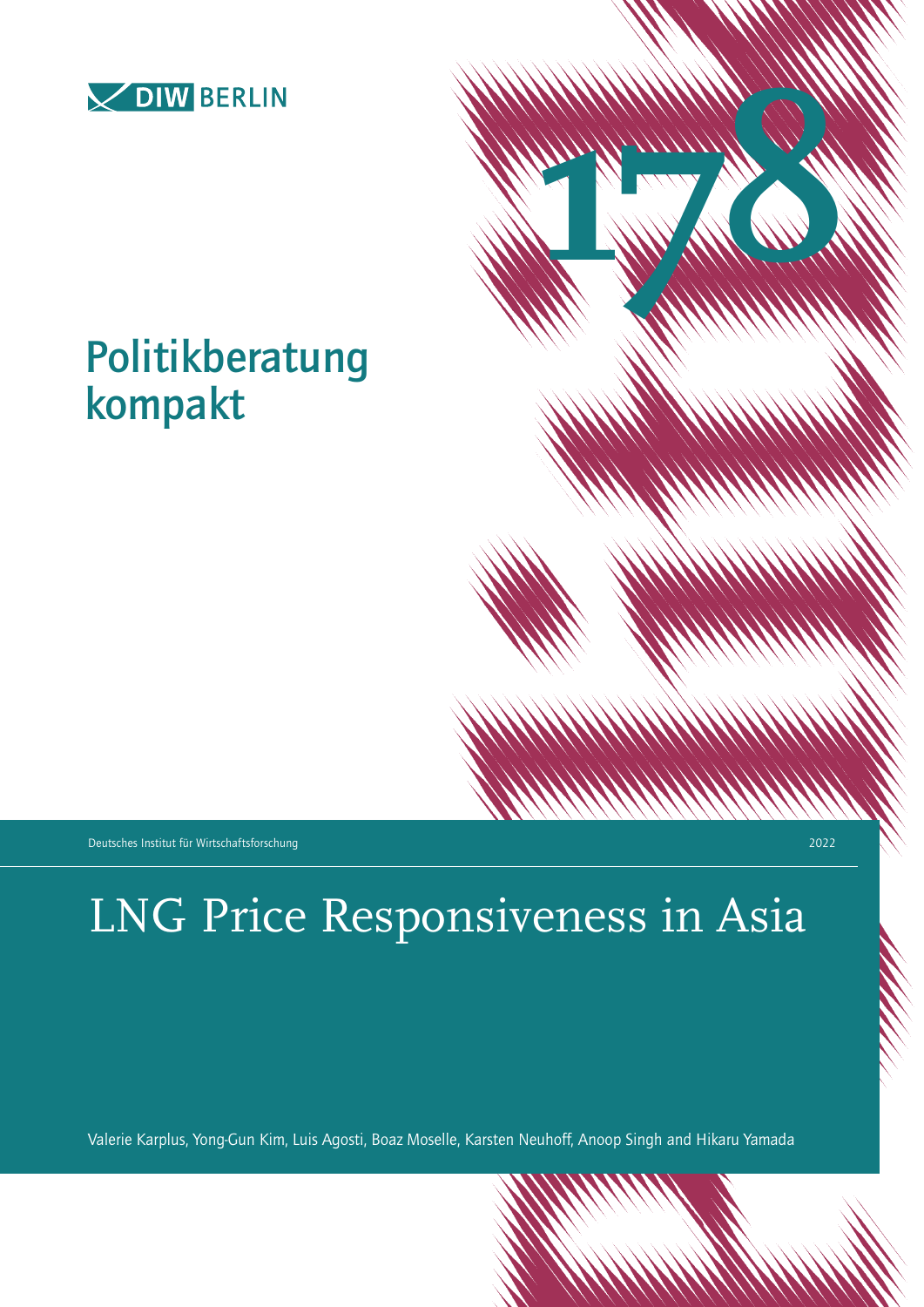#### IMPRESSUM

DIW Berlin, 2022

DIW Berlin Deutsches Institut für Wirtschaftsforschung Mohrenstraße 58 10117 Berlin Tel. +49 (30) 897 89-0 Fax +49 (30) 897 89-200 [www.diw.de](http://www.diw.de/)

ISBN 978-3-946417-69-9 ISSN 1614-6921

Alle Rechte vorbehalten. Abdruck oder vergleichbare Verwendung von Arbeiten des DIW Berlin ist auch in Auszügen nur mit vorheriger schriftlicher Genehmigung gestattet.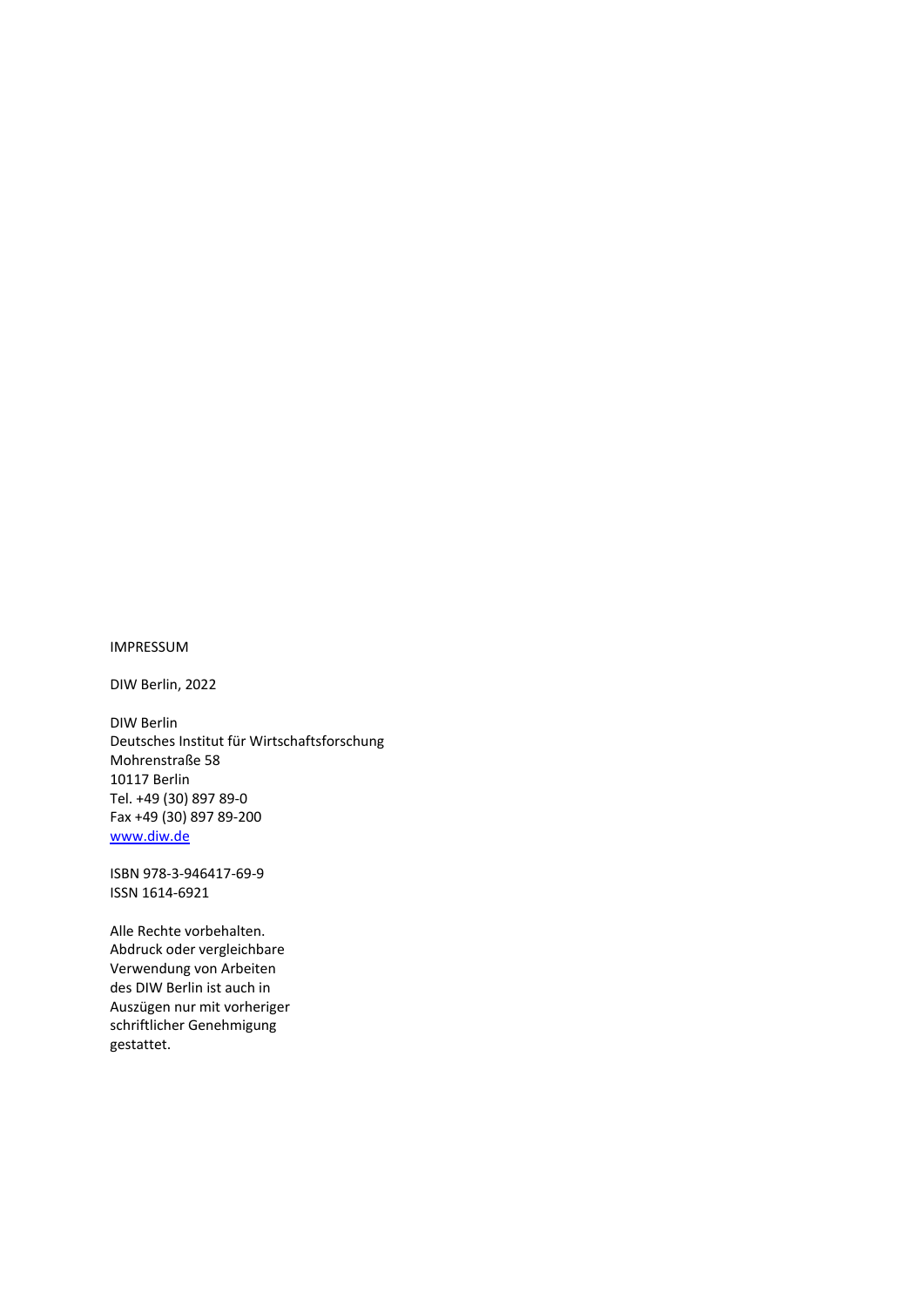

# **DIW Berlin: Politikberatung kompakt 178**

Valerie Karplus\* Yong-Gun Kim\*\* Luis Agosti\*\*\* Boaz Moselle\*\*\* Karsten Neuhoff\*\*\*\* Anoop Singh\*\*\*\*\* Hikaru Yamada\*\*\*\*\*\*

# **LNG price responsiveness in Asia**

Final report

Berlin, 4. Mai 2022

- \* Carnegie Mellon University, vkarplus@andrew.cmu.edu
- \*\* Korea Environment Institute, ygkim@kei.re.kr
- \*\*\* CompassLexecon, bmoselle@compasslexecon.com, lagosti@compasslexecon.com<br>\*\*\*\* DIW Berlin and Technical University Berlin, kneuhoff@diw de
- DIW Berlin and Technical University Berlin, kneuhoff@diw.de
- \*\*\*\*\* Indian Institute of Technology, Kanpur, anoops@iitk.ac.in
- \*\*\*\*\*\* Sprint Capital Japan, hikaru@worldwalker.co.jp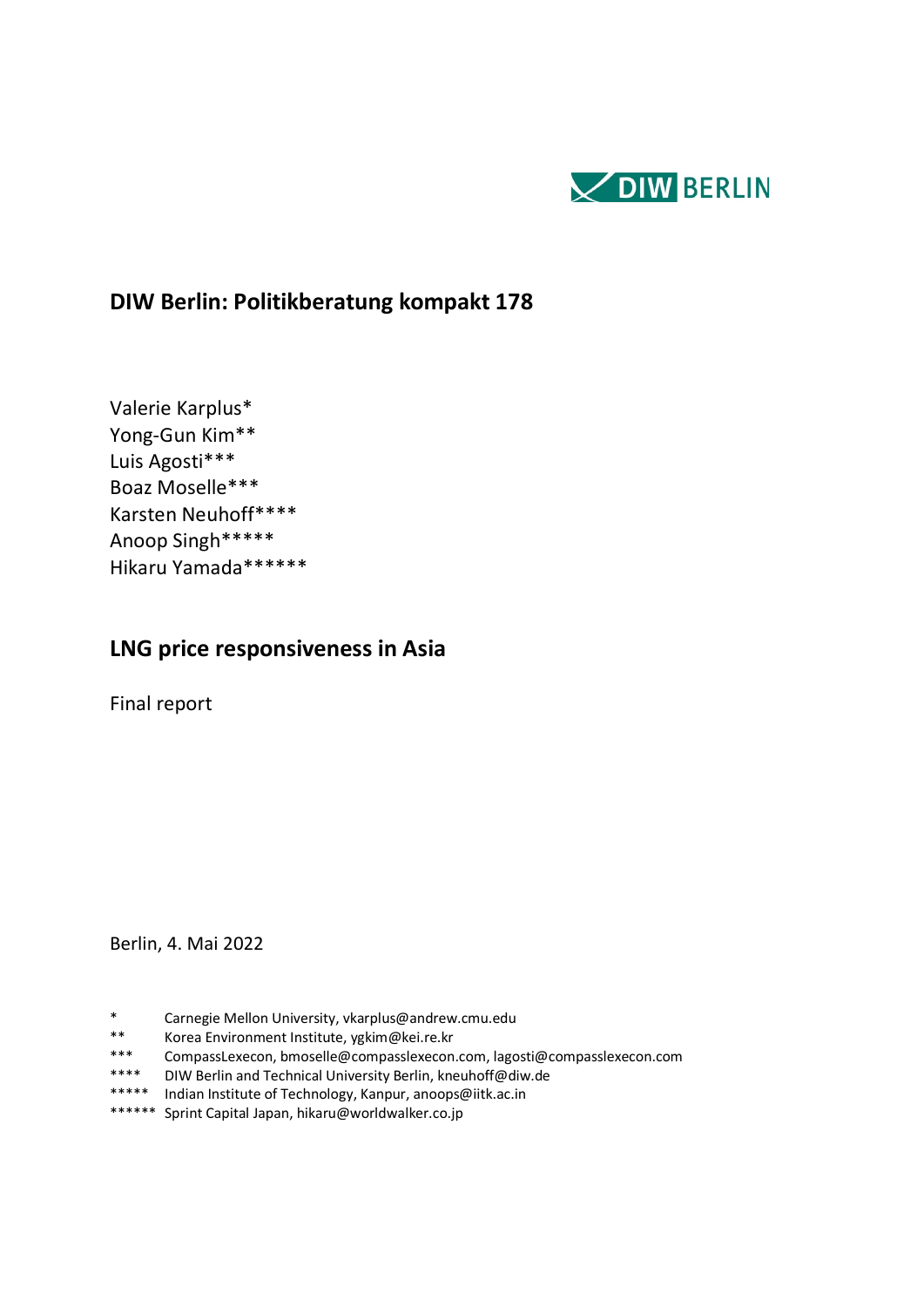# **Table of Contents**

| 3 |                                                                                    |  |
|---|------------------------------------------------------------------------------------|--|
|   |                                                                                    |  |
|   |                                                                                    |  |
|   |                                                                                    |  |
|   |                                                                                    |  |
|   |                                                                                    |  |
|   |                                                                                    |  |
|   |                                                                                    |  |
|   |                                                                                    |  |
|   | 5.1 The threshold price of natural gas at which using coal to generate electricity |  |
|   |                                                                                    |  |
|   |                                                                                    |  |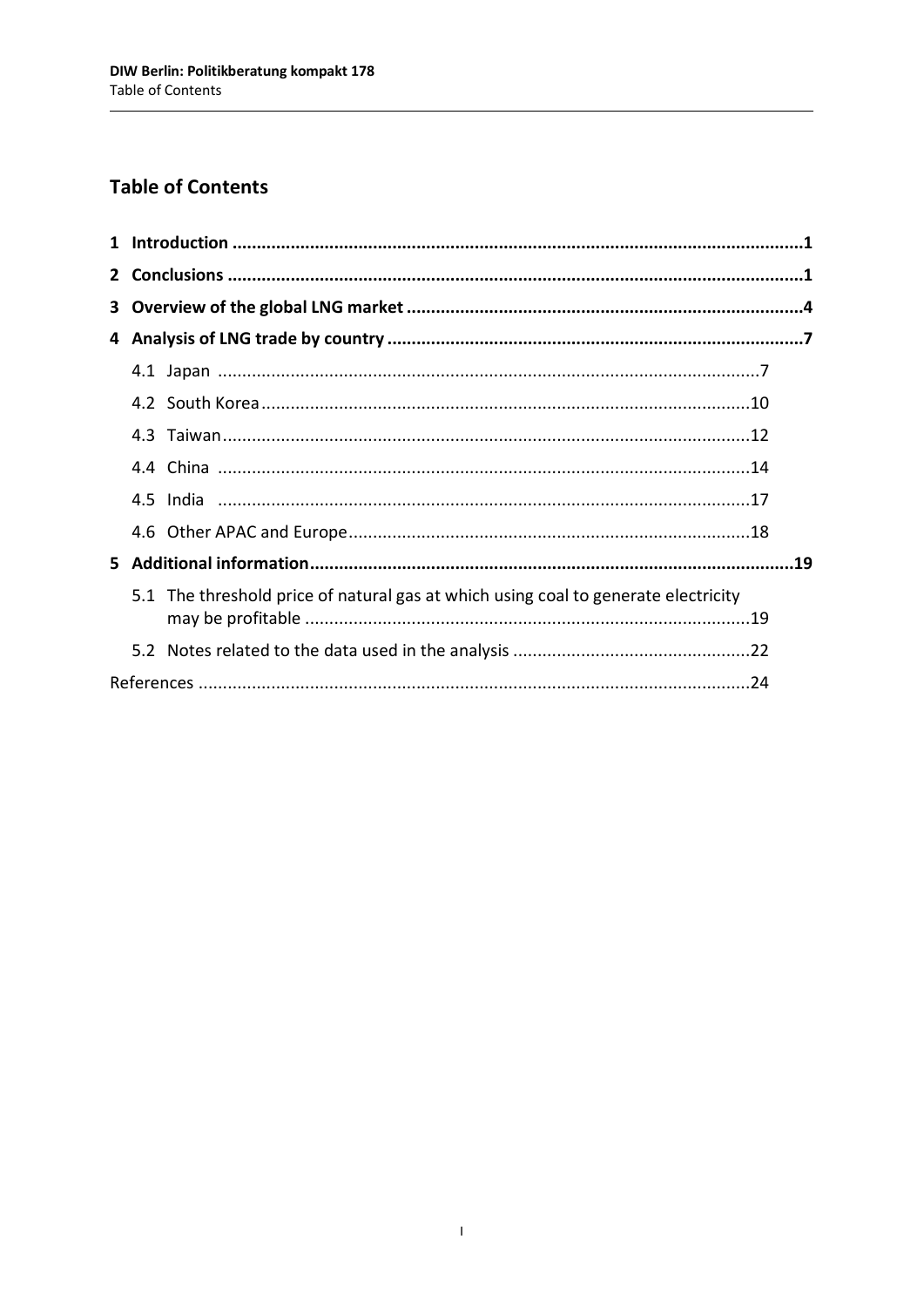# **List of Tables**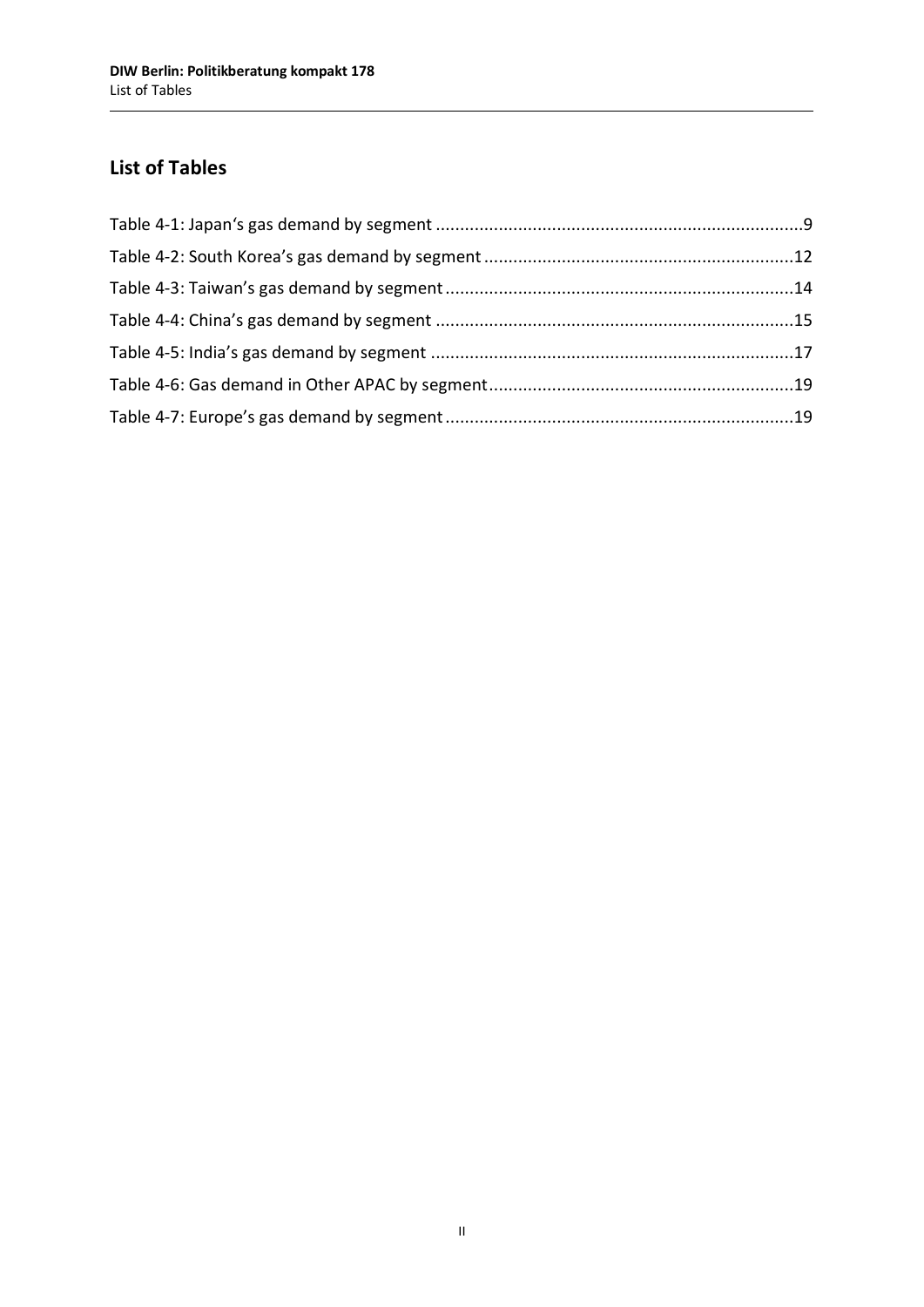#### **1 Introduction**

This note is a high-level comment on LNG price responsiveness. It provides some thoughts that are intended as input to a high-speed policy debate. It does not purport to be, or to substitute for, a fuller analysis of the global LNG market.<sup>[1](#page-5-0)</sup>

The focus is on understanding the potential impacts of limiting wholesale gas prices to 50  $\varepsilon$ /MWh (\$16/MMBtu).<sup>[2](#page-5-1)</sup> While in the short-term this would unlikely impact production volumes, it might impact the market-based allocation of gas across countries through the LNG trade channel.

#### **2 Conclusions**

Our preliminary assessment based on the evidence laid out in this note is as follows. We begin with a discussion of the major LNG importing countries:

#### *Japan*

 $\overline{a}$ 

It is conventional wisdom in the industry that Japanese buyers will pay whatever it takes to secure needed LNG at a time of emergency such as the Fukushima nuclear accident. It is very unlikely, or would require ultra-extraordinary price levels (above the current levels of 100  $\varepsilon$ /MWh–150  $\varepsilon$ /MWh), to outbid Japanese buyers in the spot market, though it procures more than 80% of LNG through long-term contracts.

EU policy makers could seek a "political solution" in the form of a solidarity agreement whereby the Japanese government would agree to measures to reduce domestic LNG use to free up supply for Europe in case of "emergency in Europe" (and vice versa in a future scenario where Japan was in need of help). The political feasibility of such an agreement is of course a matter of debate, and will depend on specific circumstances at any given moment. It would require Japanese policy makers (and the Japanese public) to put considerable weight on their relationship with Europe, in light of the traditional heavy focus on security of supply in Japanese energy policy.

<span id="page-5-0"></span> $1$  In principle one would normally perform this assessment through some combination of bottom-up modelling (looking at the determinants of demand as a function of price, segment by segment) and top-down (econometric estimates of price elasticities), taking into account the differences between short and long run. One might also perform similar analyses of supply elasticities. Moreover, the analysis would take into account the effect of the prices of multiple commodities (gas, oil, coal, etc) in a systematic way. In this note we rely instead on a simpler and less rigorous approach, which we nonetheless consider useful (provided its limitations are understood).

<span id="page-5-1"></span><sup>&</sup>lt;sup>2</sup> The proposed price cap of 50 €/MWh is converted (for demonstrative purposes) to \$16/MMBtu using the \$/€ exchange rate as of 30 March 2022 (1 € = \$1.11). Note that the \$/€ exchange rate has fluctuated in 2022, with a low of 1 € = \$1.09 and a high of  $1 \in$  = \$1.15.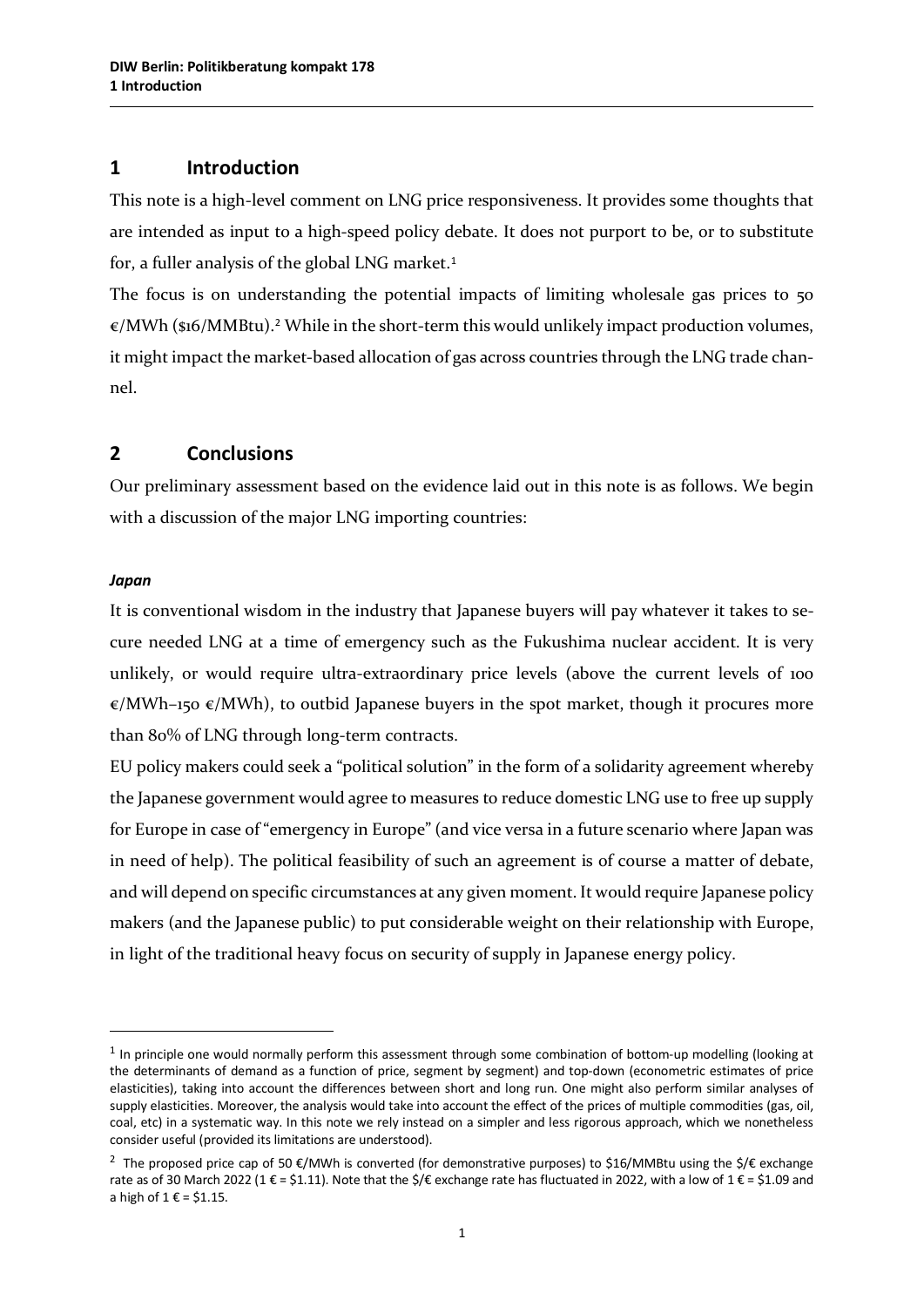In practical terms, it is important to understand the potential for Japan to free up LNG through

1. fuel switching (i.e., using alternative sources of energy other than LNG), and 2. fuel saving (i.e.,

using less energy).

- 1. With regards to fuel switching, it is important to distinguish between short term and long term. In the short term (e.g., for winter 2022/23) Japan has limited potential for fuel switching. In the power sector, Japan is in the process of phasing out production from other fuels (e.g. oil, nuclear). Switching back to oil-fired power generation will require considerable work to refurbish old facilities that are currently "mothballed" and would not be reliably online until after next winter. Practical and political obstacles would be a major barrier to any increase in the use of existing nuclear power stations. In the longer term there would be greater potential, e.g. through the addition of more renewable generation capacity.
- 2. With regards to energy saving, again it is important to distinguish short and long term. It is also important to distinguish between energy efficiency measures (getting the same level of services while using less energy) and "pure" reductions in consumption. With regards to energy efficiency, Japan has already made considerable efforts, particularly after Fukushima, so the potential for further short-term savings is limited (the "low hanging fruit" has already been picked). With regards to pure reductions in consumption (e.g., turning down air conditioning), experience post Fukushima shows that the Japanese public can make significant sacrifices if it is sufficiently engaged. Again, the likelihood that this would happen in response to European need is hard to judge in advance, and will depend very much on circumstances at the time. In our judgment it would be equally unrealistic to assume that it will happen or that it will not. One can also ask whether high prices will reduce consumption. However, Japanese consumers would face only limited exposure to high spot LNG prices, because regulated power prices reflect the average of all import prices (and the majority of imports are made via long-term import contracts that would likely have more moderate prices), and are smoothed out over time.

#### *South Korea*

Similar comments apply to South Korea as to Japan, albeit with smaller volumes. The power segment is not exposed to the increase in LNG spot prices however, and there is very limited potential for reducing gas consumption.

#### *China*

l

For China the situation is somewhat different, in that there is at least some potential evidence of demand response. In the first quarter of 2022, spot volumes are declining when spot prices are very high (though there may also be other demand factors causing the decline in spot volumes). It may be that Chinese buyers would have the ability and willingness to switch away from LNG to some extent in response to higher prices. However, 50  $\varepsilon$ /MWh is a very high price for gas,<sup>[3](#page-6-0)</sup> and based on coal forward prices quoted in March 2022, power generators would have

<span id="page-6-0"></span><sup>&</sup>lt;sup>3</sup> For comparison, the spot LNG price in Asia (as proxied by the EAX price index) has only exceeded 50 €/MWh on four occasions before August 2021. The first instance was for a single day in June 2012. The next two instances were 13 days in February 2013 and 9 days in February 2014, during the winters in Japan when it was still acutely experiencing the repercussions of the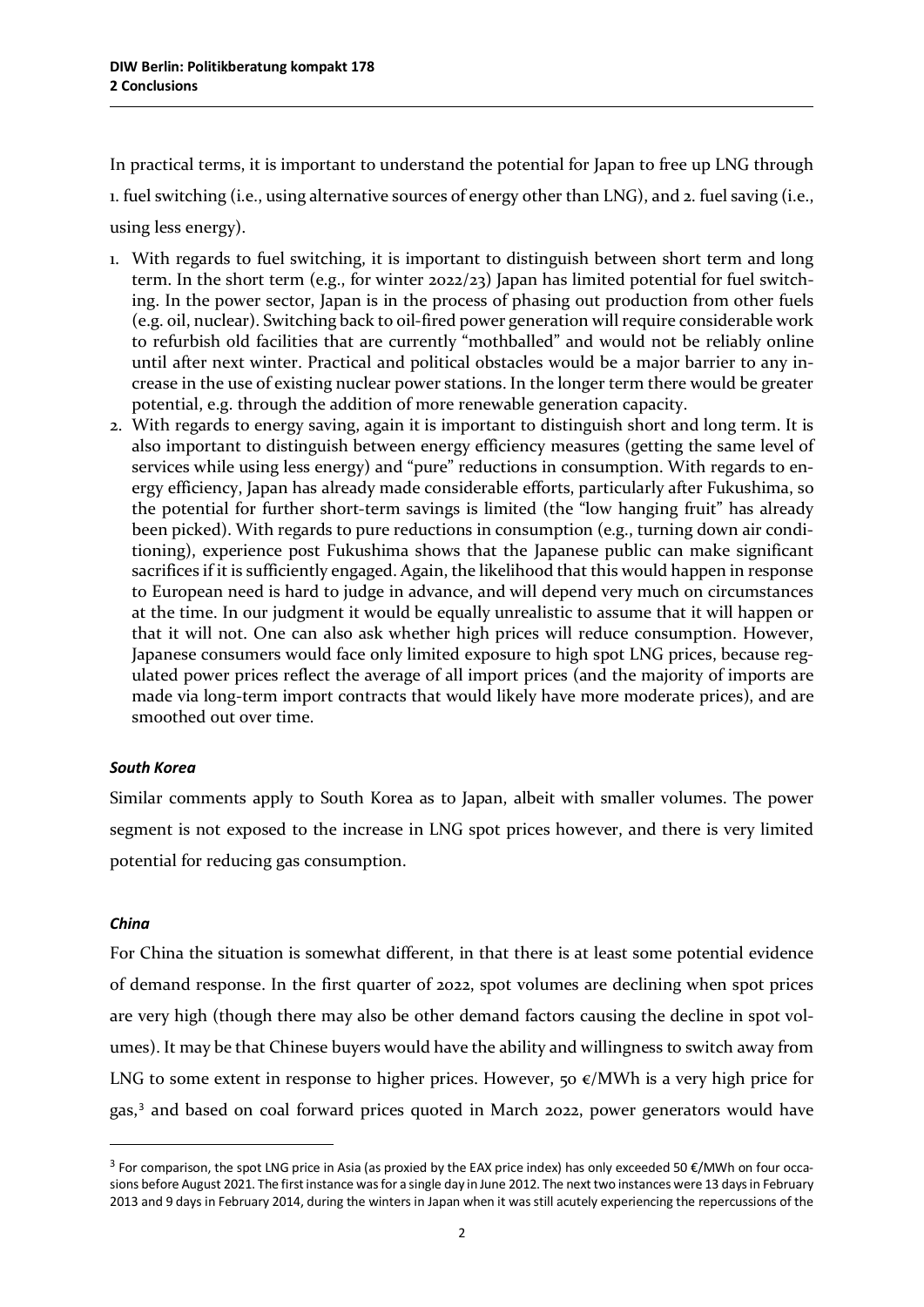already substituted away from gas towards coal at the proposed price cap of  $50 \in /MWh$ . China uses coal as a major heating and power generation resource rather than LNG or natural gas imported via pipeline from Russia or Central Asia. Especially after the Beijing Olympics when during periods of limited pressure for clean air, the government would increase reliance on coal for both heating and power generation, rather than LNG or natural gas at higher prices. On the other hand, as China does not join the West's sanctions against Russia, its NOCs may be flexible to procure LNG or natural gas at a lower-than-market price from Russia. As a result, opportunistic Chinese buyers may take advantage of a premium in the LNG spot market for arbitrage between Russia as a seller and the Western buyers. Note that this conclusion is purely based on our understanding of the technical ability to substitute gas with coal for power generation; more research is needed to take into account the impact of carbon pricing, emission regulations, taxes and availability of spare coal-fired generation capacity. Finally, the likelihood of a political solution between Europe and China is presumably negligible.

#### *India*

 $\overline{a}$ 

Similar comments apply to India as to China, albeit with smaller volumes.

In summary, and recognising high level of uncertainty, a 50  $\epsilon$ /MWh price cap would likely have minimal impact on diversion of volumes from Japan and South Korea under a government-togovernment swap agreement at a time of "emergency". The price cap could have a somewhat greater impact on diversion of volumes from China and India, but that impact is unlikely to be very material unless China has significant ability and willingness to switch from gas- to coalfired generation in the short-term - which again would be economical at lower price levels but subject to broader considerations including for example air quality.

Figure 1 below provides and stylized view on the LNG demand responsiveness to changes in spot prices.

<sup>2011</sup> Fukushima incident. The fourth instance was 7 days in January 2021, the first winter after the start of the Covid pandemic. Starting on 26 August 2021, EAX has increased above 50 €/MWh and remain above as of 30 March 2022.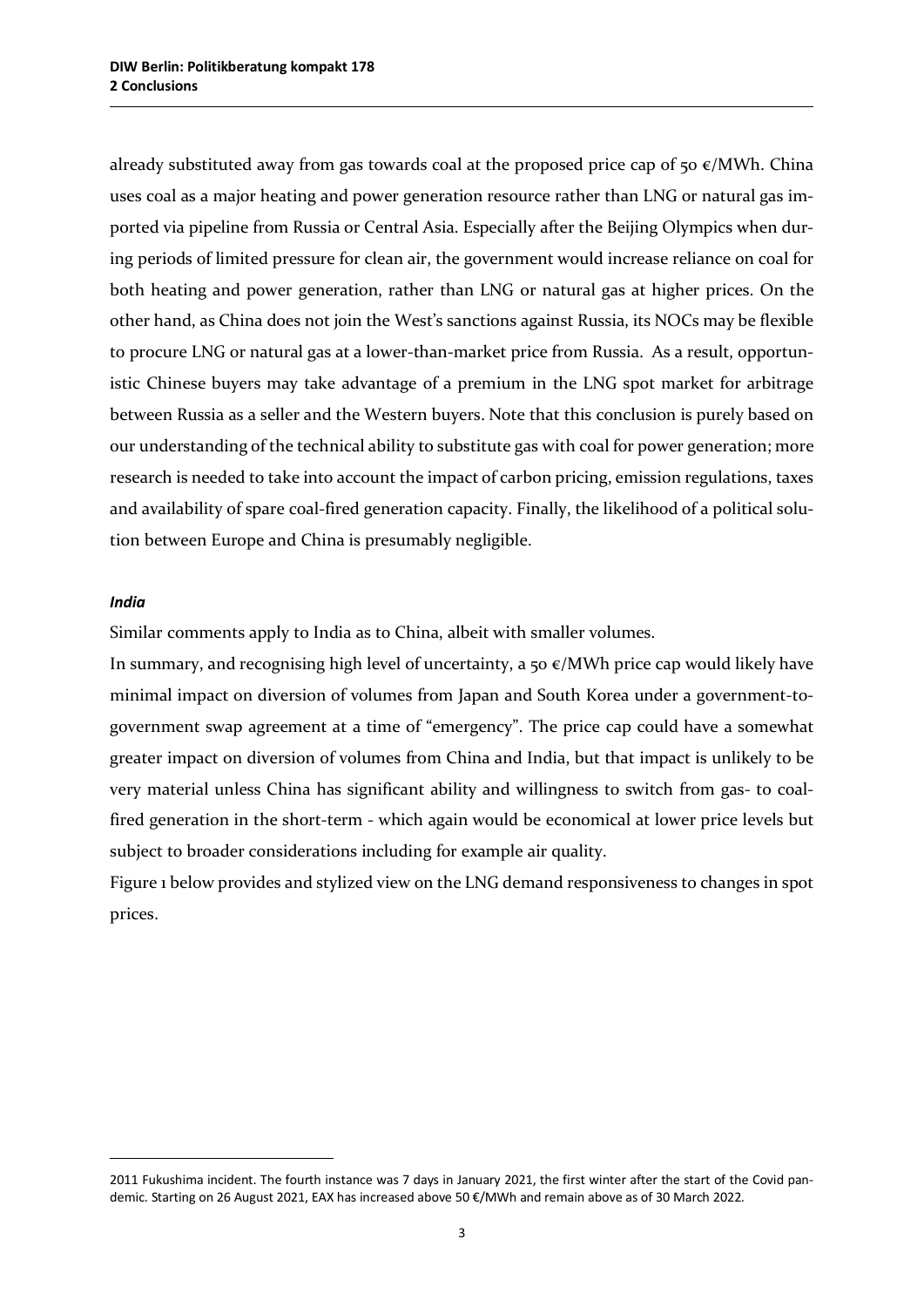

Figure 1: Summary of price responsiveness by country and by segment

Source: Own analysis based on Figure 2 and Tables 4-1 to 4-7

## **3 Overview of the global LNG market**

Liquefied natural gas ("LNG") is a form of fossil fuel used in many countries. Compared to natural gas in gaseous form (also referred to as "pipeline gas"), LNG can be transported by sea via LNG cargo ships. The transportability and storability of LNG mean that demand for LNG comes mainly from countries where pipeline gas is not an option (Japan, South Korea, Taiwan, sometimes referred to collectively as "JKT") or when gas demand significantly exceeds existing pipeline capacity (China and India in Asia, Spain and Portugal in Europe).

Figure 1 shows the global gas consumption in 2021 by country and source of gas (pipeline import, LNG import, own production).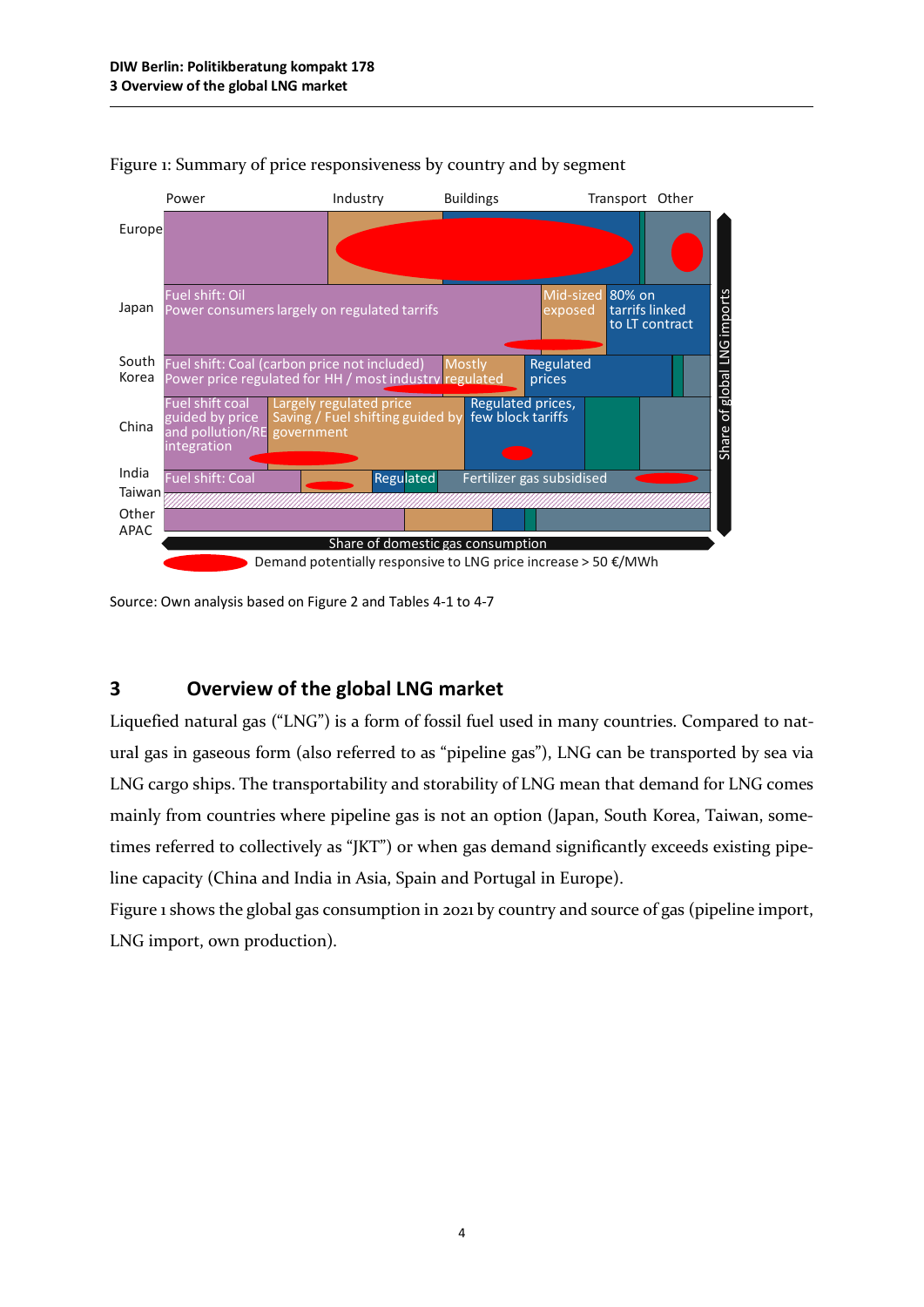$\overline{a}$ 



Figure 2: Gas consumption by country (2021) and aggregates (2020) (including both LNG and pipeline gas)

Source: Own analysis based on data for 2021 from JODI (2022) for individual countries, and BP (2021) for 2020 for the aggregates Other APAC and Europe.

The transportability of LNG also means that it is part of a global market. The global LNG market has the following characteristics:

1. In 2020, 60% of the LNG trade was done on a long-term basis.[4](#page-9-0) The terms of these LNG sales are specified in long-term contracts ("LTC") lasting five to 30 years. These LTCs generally require the seller to make available a certain volume and for the buyer to purchase a certain volume. LTCs also define the price formula of these long-term sales, which for historic reasons is often linked to oil prices. Below is an example of price formula under an LNG LTC for delivery in Asia, where 14% is also called the "slope", and Brent  $(6, 0, 3)$  is a way to calculate the trailing average oil price:<sup>[5](#page-9-1)</sup>

LTC LNG Price = 
$$
14\% * Brent(6,0,3)
$$

2. LNG not traded under an LTC is traded on the spot market. Historically (notably after the Fukushima accident in 2011) Japan has been the "marginal" buyer of spot LNG.

<span id="page-9-0"></span><sup>4</sup> In 2020, 60% of the total LNG trade is on a long-term basis. This is a decrease from 2019, when 64% of the total LNG trade is on a long-term basis. GIIGNL 2021: p.5 and GIIGNL 2020: p.5.

<span id="page-9-1"></span><sup>5</sup> For example, to calculate the indicative price of an LNG cargo delivered under a LTC in January 2021, one would first have to calculate the "Brent (6,0,3)" price as of January 2021. This in turn is the average Brent price in the previous six months, i.e., July 2020–December 2020, or \$44/bbl. Using the Brent (6,0,3) price as of January 2021, we then apply the 14% slope by multiplying the two figures together, to get \$6.11/MMBtu. This can be seen in Figure 2, where it sits below the spot EAX price of \$14.72/MMBtu in the same month. We used a 14% slope as an indicative measure. It does not necessarily represent the average slope in the market, and we have seen slopes lower and higher than 14% in long-term LNG contracts.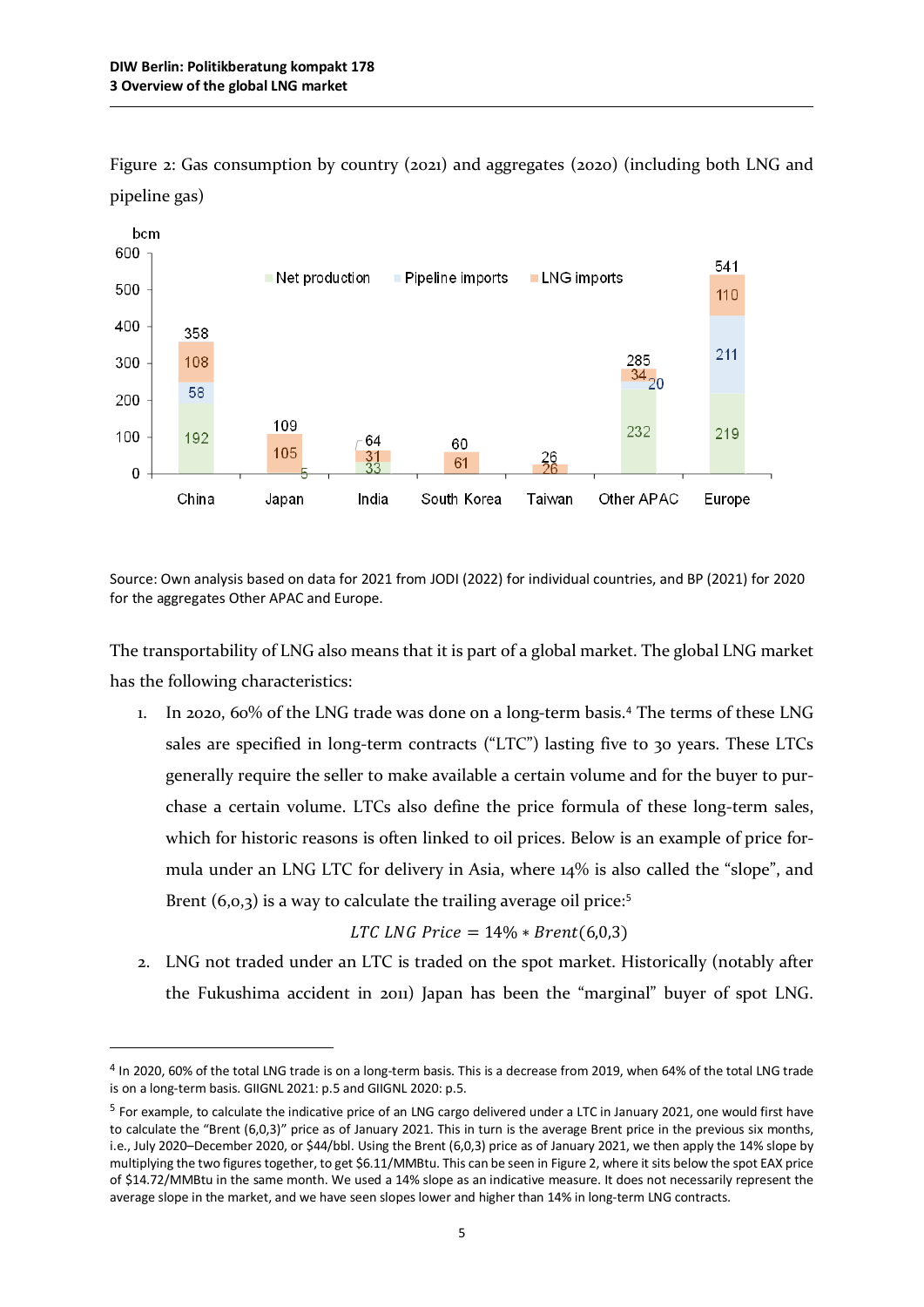l

Although Japan procures more than 80% of LNG under LTCs, China which now exceeds Japan as a top LNG buyer, depends on the spot market for more than 70% of its imported LNG. This means that the price of spot LNG at a given point in time would increase until there are no additional buyers from China willing to pay more. The LNG spot price is often referred to JKM (Japan Korea Marker) published by Platts, which used to reflect marginal LNG price the Japanese had to pay, now rather reflects Dutch TTF as Asian LNG spot cargo transaction seems a subset of the European spot natural gas and LNG market.

3. Various data providers publish an assessment of the spot LNG price. The two most wellknown indices are the East Asia Index ("EAX") by ICIS and the Japan Korea Marker ("JKM") by Platts.[6](#page-10-0)

$$
Spot\ LNG\ Price= EAX\ or\ JKM
$$

Figure 3 below compares these proxies for spot and LTC LNG prices: Figure 3: Comparison of spot and LTC LNG prices



Source: Own analysis based on data from Independent Commodity Intelligence Services (ICIS) and U.S. Energy Information Administration (EIA)

<span id="page-10-0"></span><sup>6</sup> Both indices have now been updated to reflect spot market value of cargoes delivered ex-ship into Japan, South Korea, China and Taiwan.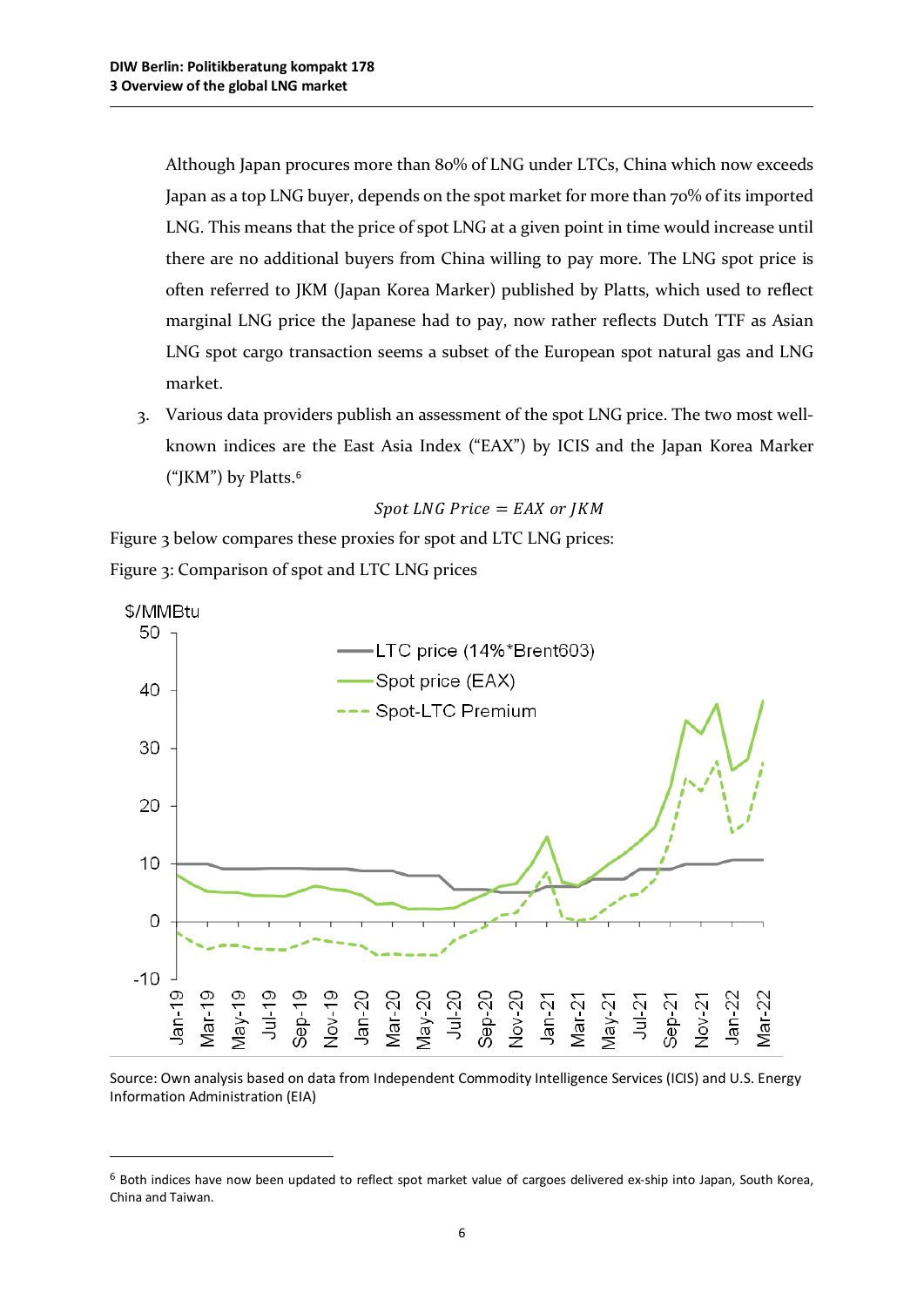# **4 Analysis of LNG trade by country**

In this section, we analyse the volume of spot LNG imports on a per-country level. We also describe the potential responsiveness to changes in gas prices for each segment of consumption (power generation, industrial, residential/commerce, transport and other) in each country. Sources and abbreviations are explained in detail in Section 5.

## **4.1 Japan**

Comparing Japan's spot LNG imports (dark grey area) against the spot LNG price (solid green line), we observe a high correlation from January 2019 until the beginning of 2021, i.e., prices and volumes moved in tandem. This is especially noticeable in January 2021, when spot import volumes spiked at the same time spot prices spiked, suggesting that the seasonal demand in Japan was driving the spot price. Japan has experienced in the past generation capacity shortage across the country and as a result, the procurement of fuel supplies to electricity generators, LNG for the most part as been a top priority.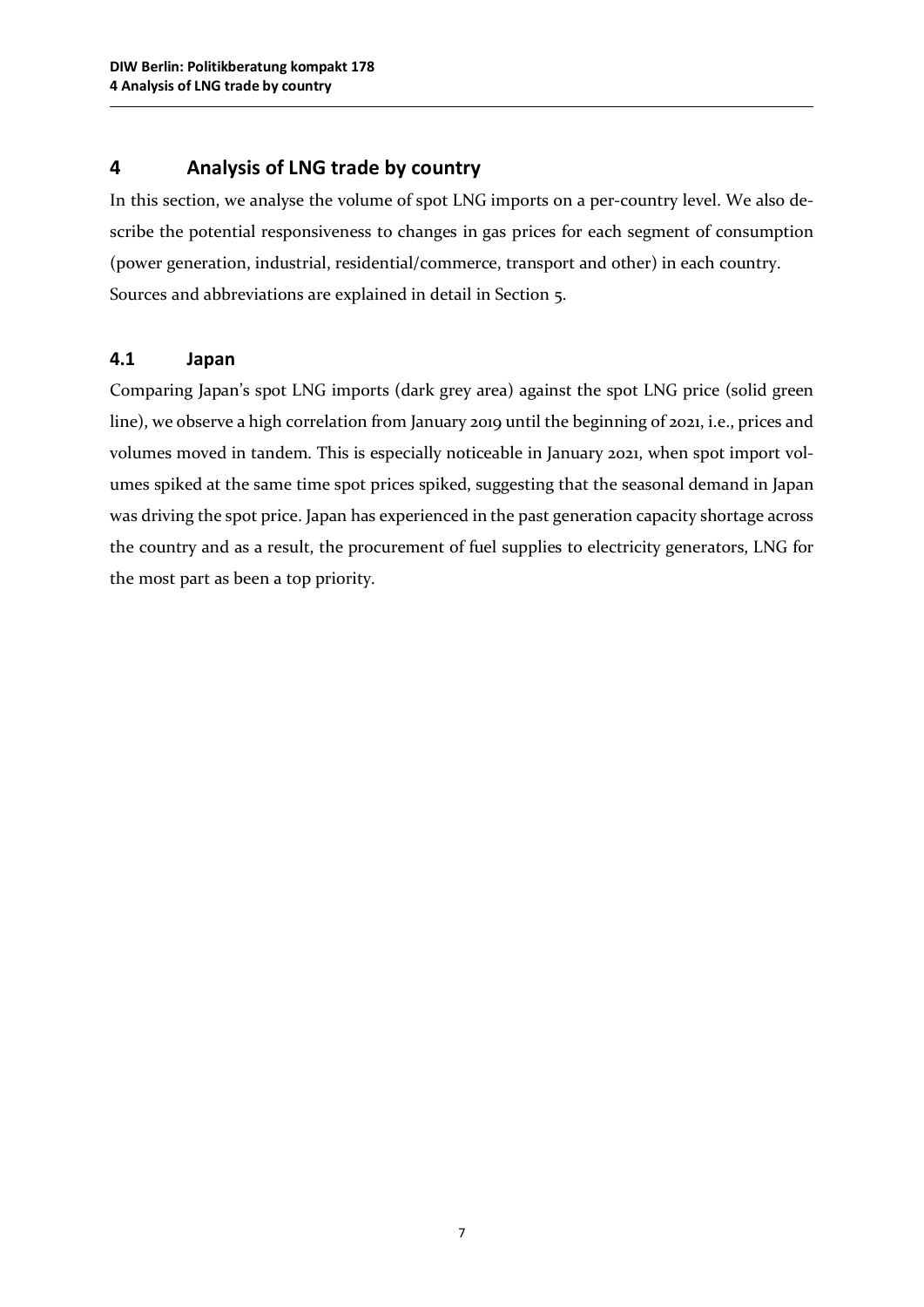

Figure 4: Comparison of LNG price in the spot market and LNG price under LTC

Starting in September 2021, although spot LNG prices first rose above 50  $\varepsilon$ /MWh, spot imports into Japan remained relatively high. This reflected several unplanned outages at coal generation plants as a result of their intermittent operation due to increase in PV generation during daytime. Then generation companies rushed to run alternative generators such as oil and LNG of which their inventory went extremely low to stop for weeks. Very tight power market lasted for weeks with limited supply of fuels (oil and LNG).

On the demand side, Japan's gas consumption can be analysed as follows:

Source: Own analysis based on data from ICIS, EIA. Note: See Section 5 for the full definitions of "spot", "LTC" and "unlabelled" for the purposes of this graph.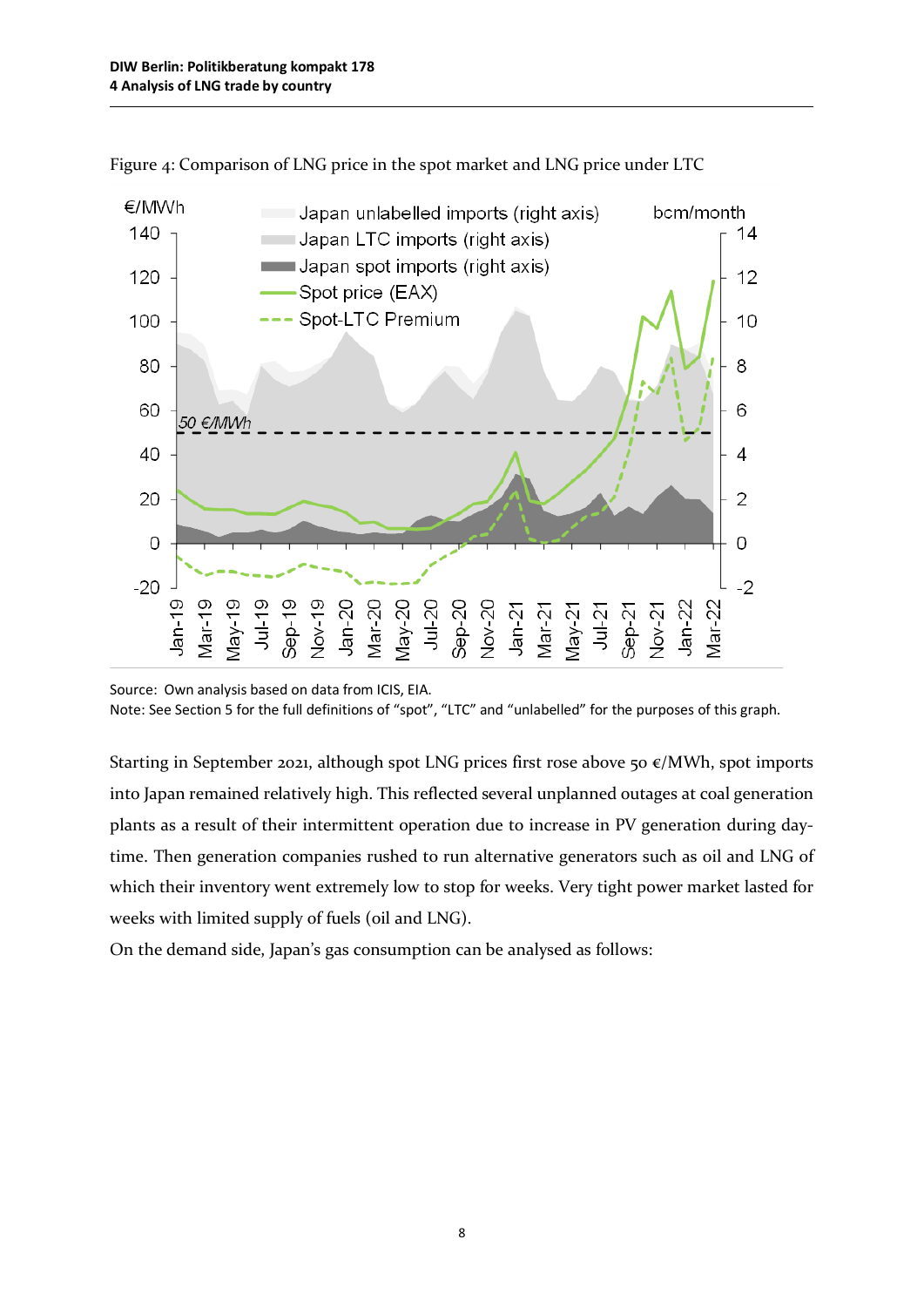$\overline{a}$ 

| Segment          | Consumption   | Characteristics                                                                                                                                                                                                                                                                                                                                                                                                                                                                                                                                                                                                                                                                                                                                                                                                                                                                                                                                                                                                              |
|------------------|---------------|------------------------------------------------------------------------------------------------------------------------------------------------------------------------------------------------------------------------------------------------------------------------------------------------------------------------------------------------------------------------------------------------------------------------------------------------------------------------------------------------------------------------------------------------------------------------------------------------------------------------------------------------------------------------------------------------------------------------------------------------------------------------------------------------------------------------------------------------------------------------------------------------------------------------------------------------------------------------------------------------------------------------------|
|                  | (bcm in 2021) |                                                                                                                                                                                                                                                                                                                                                                                                                                                                                                                                                                                                                                                                                                                                                                                                                                                                                                                                                                                                                              |
| Power generation | 76            | LNG-based power generation is the highest-cost generation method at<br>$\bullet$<br>any LNG prices above a \$16/MMBtu (50 €/MWh) price cap.<br>At these price levels, only impact through power prices can reduce elec-<br>tricity and thus LNG demand.<br>No ability to switch to coal, nuclear or even fuel-oil capacity in the short<br>term. In the medium long-term generators would need Gov. economic<br>support to re-open capacity.<br>Only 20% of households are currently exposed to electricity tariffs re-<br>sponding with short delay to spot prices. They might respond. The remain-<br>ing 80% of household consumers opt for regulated tariffs instead of a mar-<br>ket price <sup>7</sup> and are hence not responsive to spot price.<br>80% of supplies to power utilities is sold under long-term Power Purchase<br>Agreements indexed to Japanese average LNG import prices ("JLC"). Only<br>20% of the market would be exposed to spot electricity prices (JEPX)<br>mainly driven by spot LNG prices. |
| Industrial       | 13            | The retail gas market is on paper liberalised, though 19% of volumes con-                                                                                                                                                                                                                                                                                                                                                                                                                                                                                                                                                                                                                                                                                                                                                                                                                                                                                                                                                    |
| Residential/     | 21            | tinue to be sold under regulated tariffs.                                                                                                                                                                                                                                                                                                                                                                                                                                                                                                                                                                                                                                                                                                                                                                                                                                                                                                                                                                                    |
| Commercial       |               | Japanese customers pay one of the highest prices in the world (even be-<br>fore taxes).                                                                                                                                                                                                                                                                                                                                                                                                                                                                                                                                                                                                                                                                                                                                                                                                                                                                                                                                      |
| Transport        | 0             |                                                                                                                                                                                                                                                                                                                                                                                                                                                                                                                                                                                                                                                                                                                                                                                                                                                                                                                                                                                                                              |
| Other            | 0             |                                                                                                                                                                                                                                                                                                                                                                                                                                                                                                                                                                                                                                                                                                                                                                                                                                                                                                                                                                                                                              |
| Overall          | 109           | Importers have been negotiating lower slopes over the past decade. Po-<br>$\bullet$<br>tential for cross-subsidy between gas purchased under LTC and spot pur-<br>chases for companies selling to regional utilities under long-term PPAs in-<br>dexed to import prices. However, any increase in LTC volumes will absorb<br>capacity for the spot market and will be limited given the limited volume<br>upward flexibility in LTCs.                                                                                                                                                                                                                                                                                                                                                                                                                                                                                                                                                                                        |

#### Table 4-1: Japan's gas demand by segment

Source: Own analysis on consumption by segment is based on the following: JODI (2022) and IEA (2021a). Additional sources reviewed include EIA, 2020; IEA, 2021b; Lexology, 2021

While the analysis shows that Japanese LNG demand overall exhibits limited short-term responsiveness to LNG spot prices exceeding 50  $\varepsilon$ /MWh due to the majority of long-term contracts

<span id="page-13-0"></span><sup>7</sup> High-voltage customers in this context includes large factories (2,000kW+), mid-sized factories (500kW–2,000kW) and small factories and buildings (50kw–500kW). Low-voltage customers are small shops and households (below 50kW). METI 2018, p.7.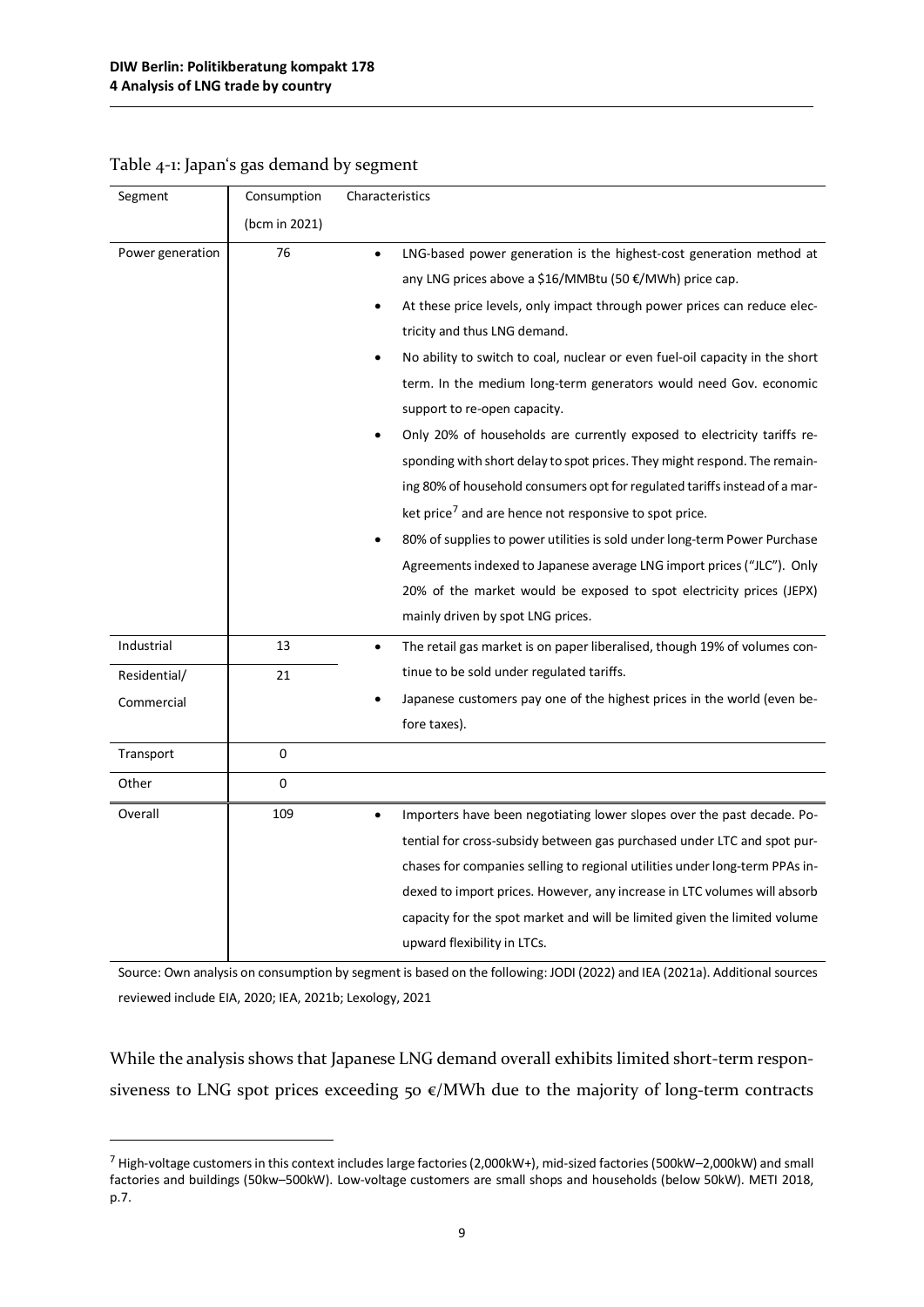being linked with crude oil price, Japan has potential exposure in high crude oil and spot LNG price in the long-term, impacting cost of industrial production and competitiveness.

On the other hand, Japan always is exposed to an "emergency" shortfall of fuel imports due to sellers' contingency situation, and more notably, risk of disruption by large earthquakes, impacting facilities of fuel imports. For energy security purposes, the Japanese government would be better-off if it had an Emergency LNG Swap Agreement with the EU to provide LNG to each other in case of sellers' contingency and buyers' contingency without substantial price spikes by pre-determined price cap agreement.

After the 2011 Fukushima accident a combination of mainly voluntary energy-savings measures reduce power demand by 15%. With LNG being the marginal fuel in power generation, such a program would in today's circumstances directly translate into a reduction of LNG demand for power generation of 30% and hence of overall LNG demand by 21%.[8](#page-14-0)

However, and although the Japanese Government might be willing to collaborate with EU in the development of some solidarity mechanism, the reality is that Japan´s priority is for a stable energy supply. Diversions of LNG to Europe would not have the public opinion support. In addition, considering that Japan has already made a big effort in managing and reducing energy demand since Fukushima, and in particular electricity demand, the scope for further demand destruction, or replacing gas consumption in the power segment, would be very limited.

## **4.2 South Korea**

l

Comparing South Korea's spot LNG imports (dark grey area) against the spot LNG price (solid green line), we observe a moderate correlation from January 2019 until the beginning of 2021, i.e., prices and volumes moved in tandem.

<span id="page-14-0"></span><sup>8</sup> Percentage reduction in LNG demand for power generation \* Share of power generation in total LNG demand / Total LNG demand = Percentage reduction in total LNG demand, hence 3% \* 76 bcm / 109 bcm = 21%.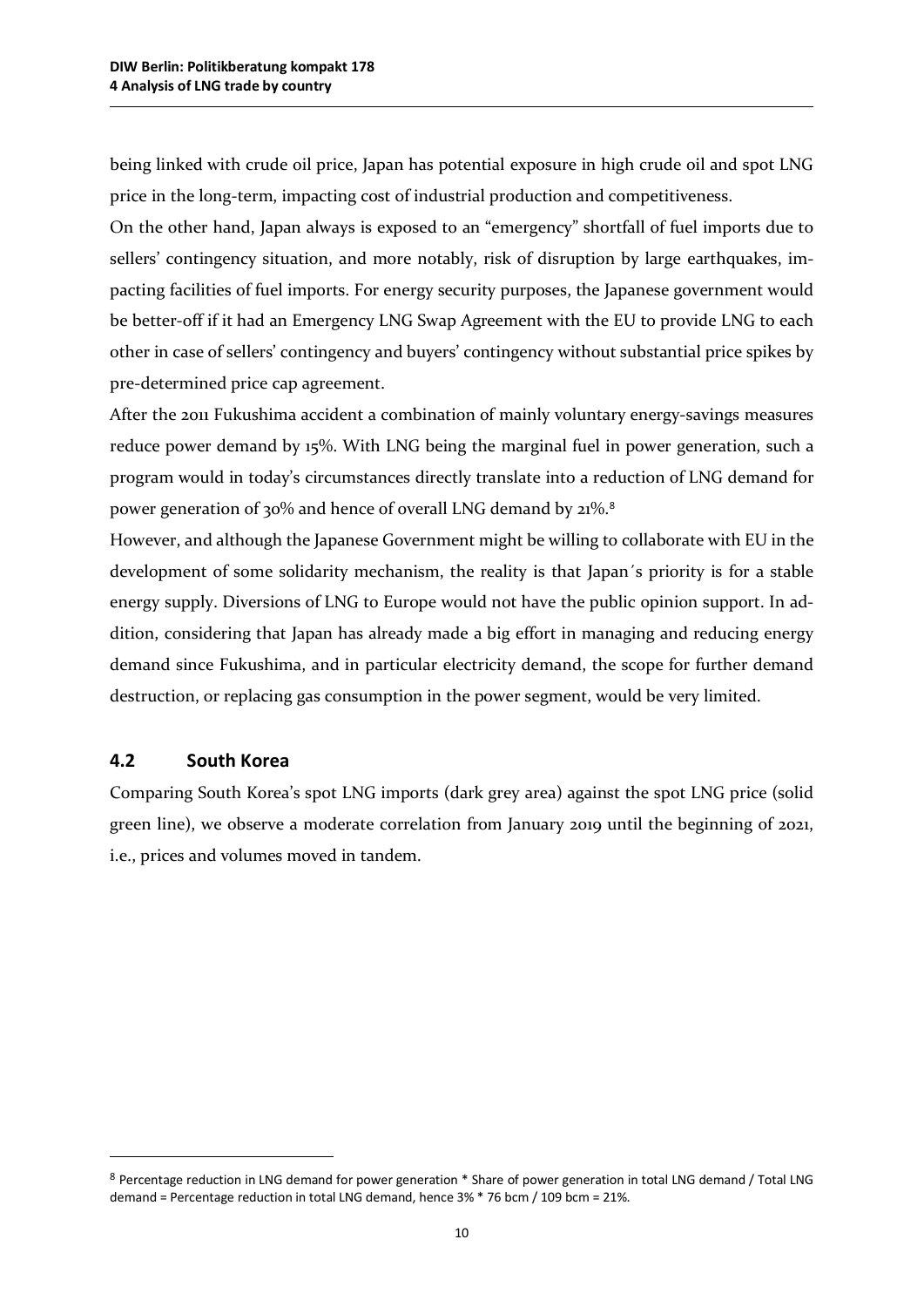

Figure 5: Comparison of LNG price in the spot market and LNG price under LTC

Starting in September 2021, although spot LNG prices first rose above 50  $\varepsilon$ /MWh, spot imports into South Korea remained relatively high.

On the demand side, South Korea's gas consumption can be analysed as follows:

Source: Own analysis based on data from ICIS, EIA. Note: See Section 5 for the full definitions of "spot", "LTC" and "unlabelled" for the purposes of this graph.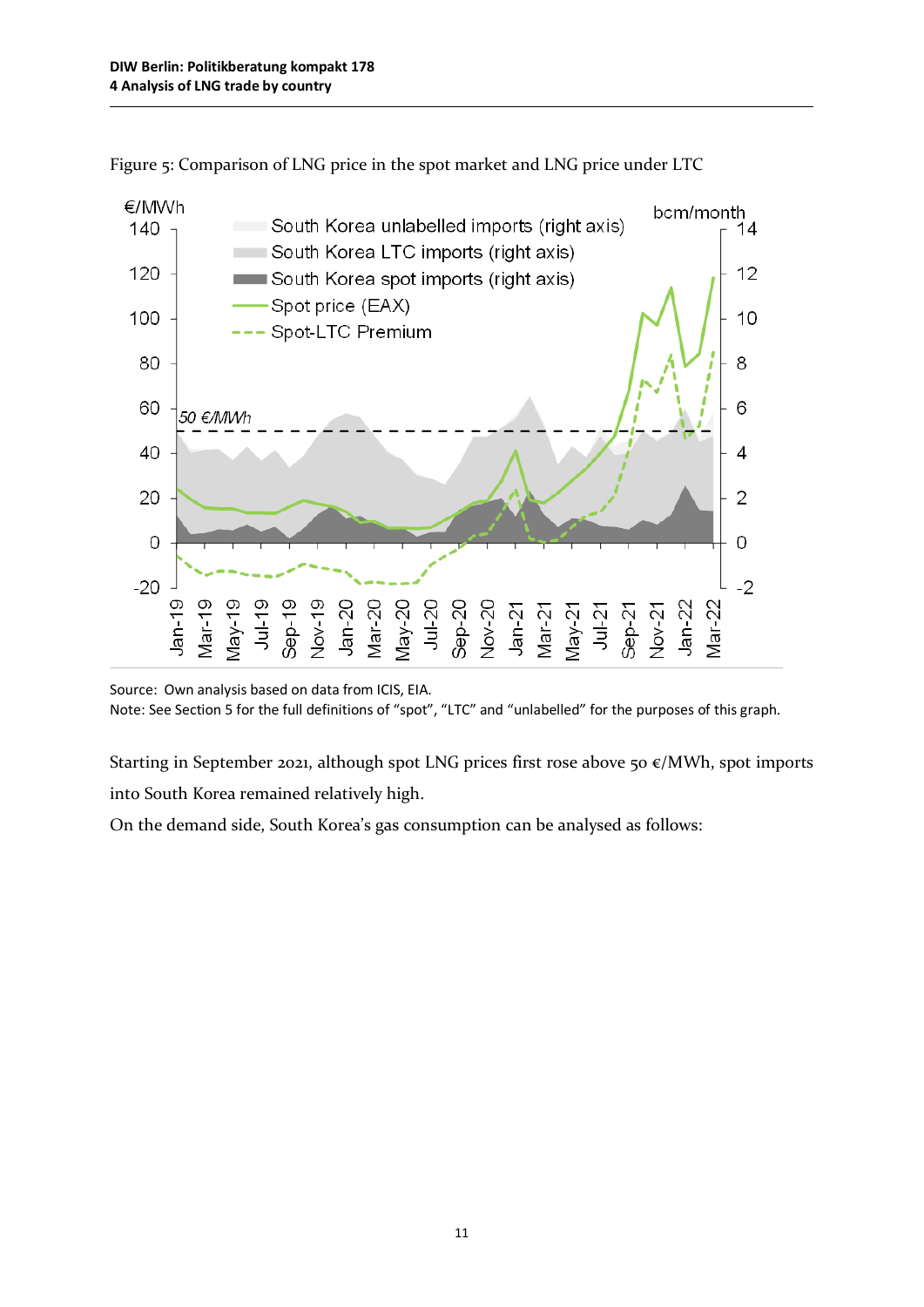| Segment          | Consumption   | Characteristics                                                                   |
|------------------|---------------|-----------------------------------------------------------------------------------|
|                  | (bcm in 2021) |                                                                                   |
| Power generation | 30            | Very limited response of demand since in the near term there is no alter-         |
|                  |               | native to gas.                                                                    |
|                  |               | Coal power is already at maximum since coal is cheaper than gas.                  |
|                  |               | Electricity tariffs for households and industry reflect average not marginal      |
|                  |               | generation costs, hence increased LNG prices will have very limited impact        |
|                  |               | on electricity prices for households, commerce and industry and thus also         |
|                  |               | on demand response.                                                               |
| Industrial       | 9             | Gas use important for petrochemical/metal industries                              |
|                  |               | The gas price, and demand, for industrial sector is more responsive to in-        |
|                  |               | ternational price, than power and residential/commercial sectors.                 |
| Residential/     | 16            | Retail price is strictly controlled by the government and the price does not<br>٠ |
| Commercial       |               | reflect recent hike so we do not expect any significant response in near          |
|                  |               | term, up to $1^{\sim}2$ years.                                                    |
| Transport        | 1             |                                                                                   |
| Other            | 3             |                                                                                   |
| Overall          | 60            | KOGAS imports ~80% of the country's LNGs.                                         |

### Table 4-2: South Korea's gas demand by segment

Source: Own analysis on consumption by segment is based on the following: JODI (2022) and IEA (2021a). Additional sources reviewed include IEA, 2020.

## **4.3 Taiwan**

Comparing Taiwan's spot LNG imports (dark grey area) against the spot LNG price (solid green line), we observe a relatively stable and increasing consumption from January 2019 until present.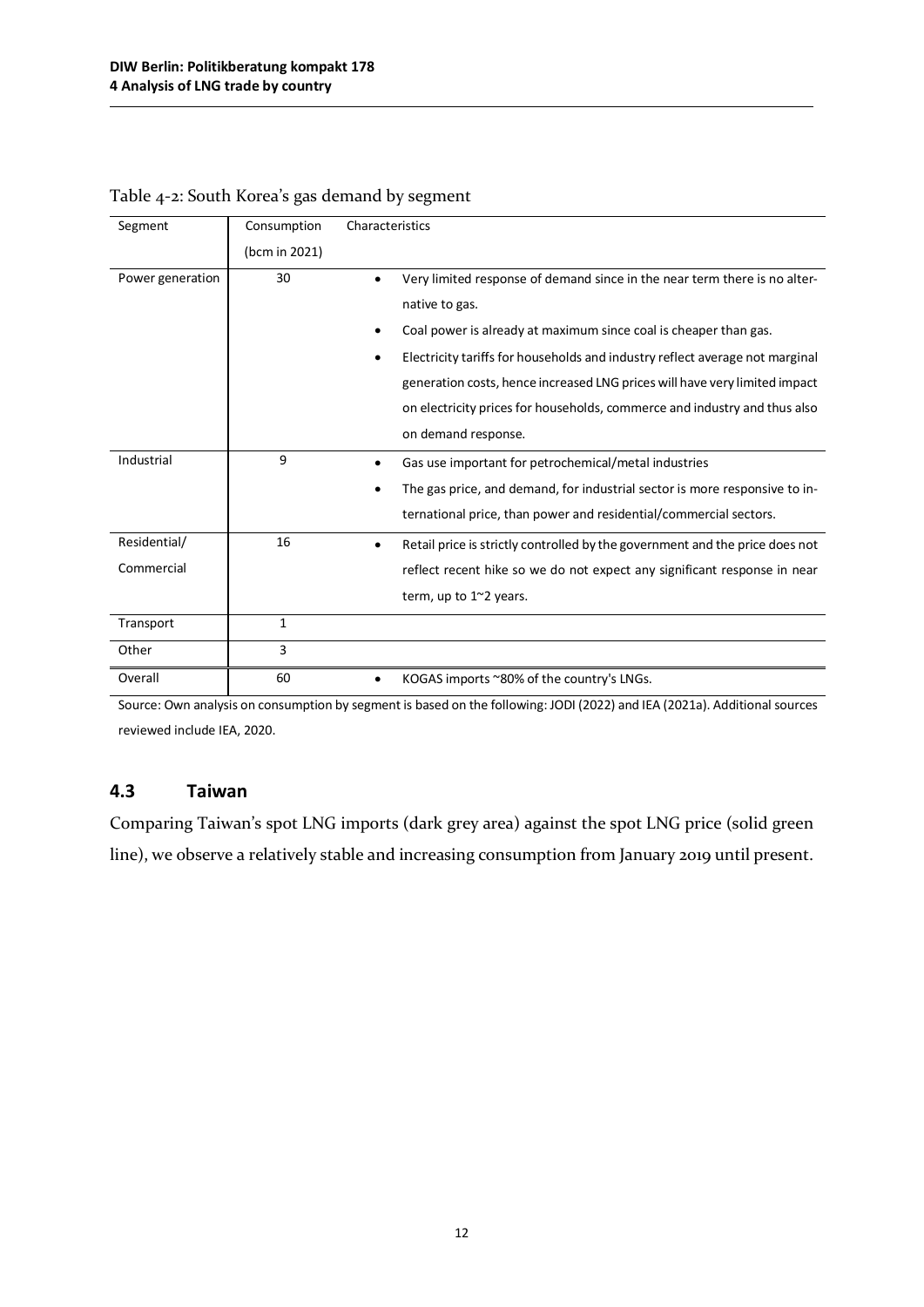

Figure 6: Comparison of LNG price in the spot market and LNG price under LTC

Starting in September 2021, although spot LNG prices first rose above 50  $\varepsilon$ /MWh, spot imports into Taiwan remained relatively high.

On the demand side, Taiwan's gas consumption can be analysed as follows:

Source: Own analysis based on data from ICIS, EIA. Note: See Section 5 for the full definitions of "spot", "LTC" and "unlabelled" for the purposes of this graph.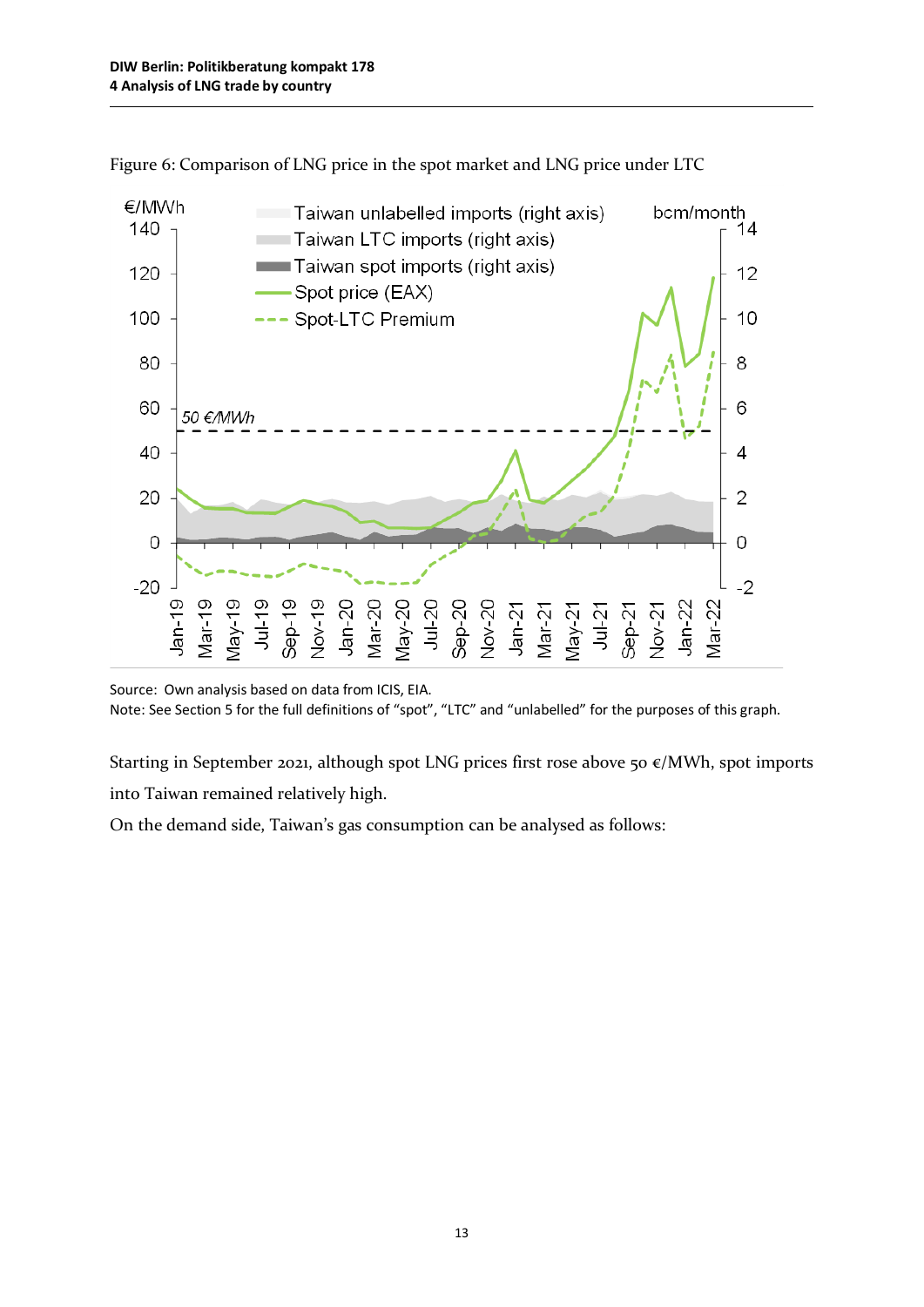| Segment          | Consumption   | Characteristics                                                               |
|------------------|---------------|-------------------------------------------------------------------------------|
|                  | (bcm in 2021) |                                                                               |
| Power generation | N/A           | Coal is 45%, natural gas is 31%, nuclear is 14%                               |
|                  |               | Nuclear: Gradually phasing out nuclear. 2/3 nuclear plants are decommis-<br>٠ |
|                  |               | sioning, while construction of a fourth one is stalled                        |
|                  |               | Electricity prices heavily subsidized, one of lowest in the world<br>٠        |
| Industrial       | N/A           |                                                                               |
| Residential/     | N/A           |                                                                               |
| Commercial       |               |                                                                               |
| Transport        | N/A           |                                                                               |
| Other            | N/A           |                                                                               |
| Overall          | 26            | CPC near monopoly, gas prices not fully price-reflective                      |

| Table 4-3: Taiwan's gas demand by segment |  |  |  |
|-------------------------------------------|--|--|--|
|                                           |  |  |  |

Source: Own analysis on consumption is based on data from JODI (2022). Additional sources reviewed include EIA (2016), Feigenbaum and Hou (2020), Yang and Wang (2021).

#### **4.4 China**

Comparing China's spot LNG imports (dark grey area) against the spot LNG price (solid green line), we observe a correlation from January 2019 until the beginning of 2021, i.e., prices and volumes moved in tandem. This is especially noticeable in January 2021, when spot import volumes spiked at the same time when spot prices spiked, suggesting that the seasonal demand in China was driving the spot price.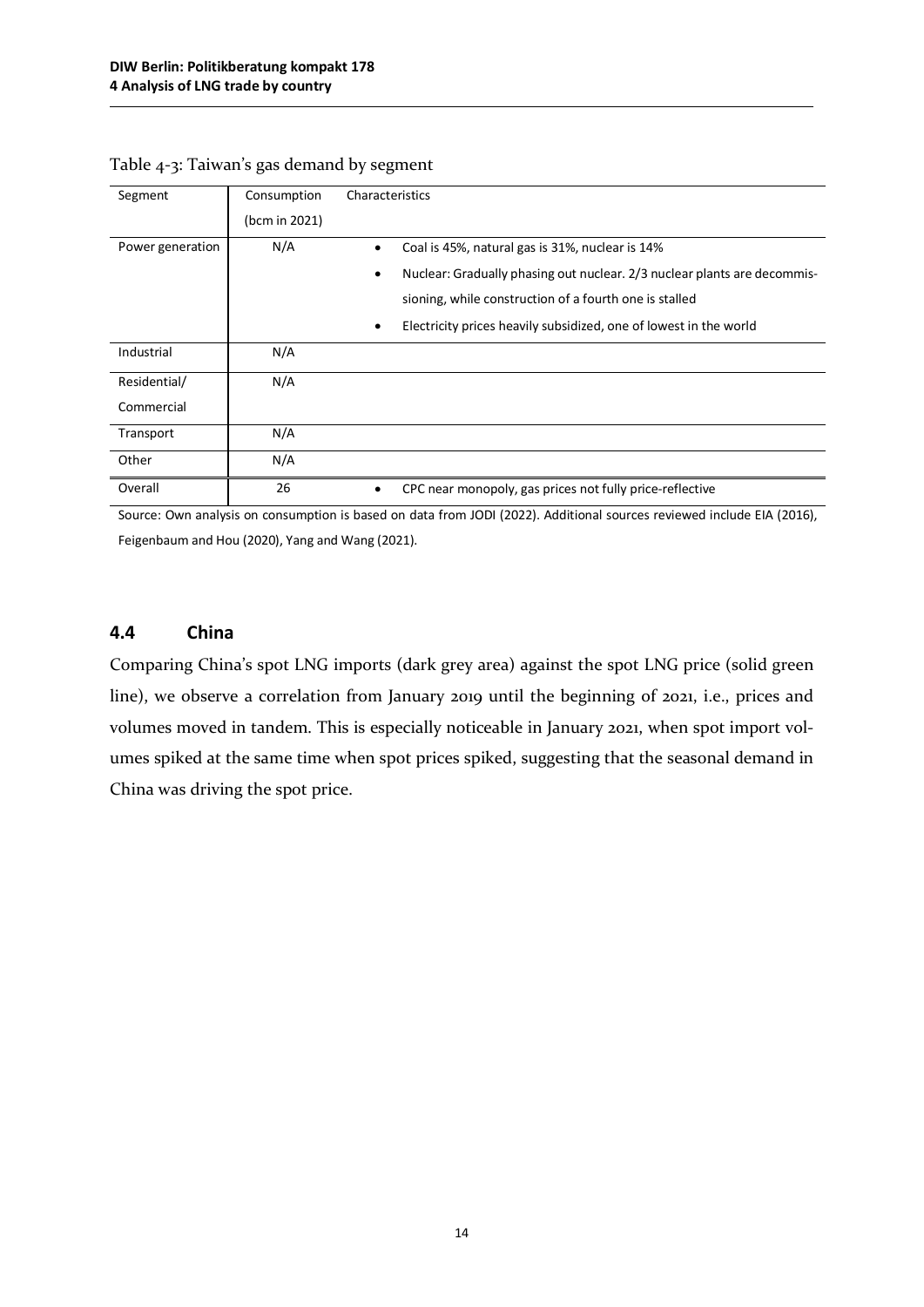

Figure 7: Comparison of LNG price in the spot market and LNG price under LTC

Starting in September 2021, although spot LNG prices first rose above 50  $\varepsilon$ /MWh, spot imports into China remained relatively high and only declined towards the end of the heating season in February as already in 2021.

On the demand side, China's gas consumption can be analysed as follows:

| Segment          | Consumption   | Characteristics                                                                           |
|------------------|---------------|-------------------------------------------------------------------------------------------|
|                  | (bcm in 2021) |                                                                                           |
| Power generation | 67            | Natural gas-based power generation may be operated to reduce emis-<br>٠                   |
|                  |               | sions and enhance flexibility even where gas prices exceed coal prices.                   |
|                  |               | However, the larger the price gap, the more likely it is that existing coal               |
|                  |               | power generation will be operated at higher capacity or wind power gen-                   |
|                  |               | eration at lower capacity to reduce flexibility need from gas power sta-                  |
|                  |               | tions.                                                                                    |
|                  |               | These prioritisations are ultimately political, hence difficult to assess at<br>$\bullet$ |
|                  |               | what LNG-coal price spread the shift will be implemented, but unless ex-                  |
|                  |               | ceptional circumstances (like winter Olympics) result in high emphasis on                 |

Table 4-4: China's gas demand by segment

Source: Own analysis based on data from ICIS, EIA. Note: See Section 5 for the full definitions of "spot", "LTC" and "unlabelled" for the purposes of this graph.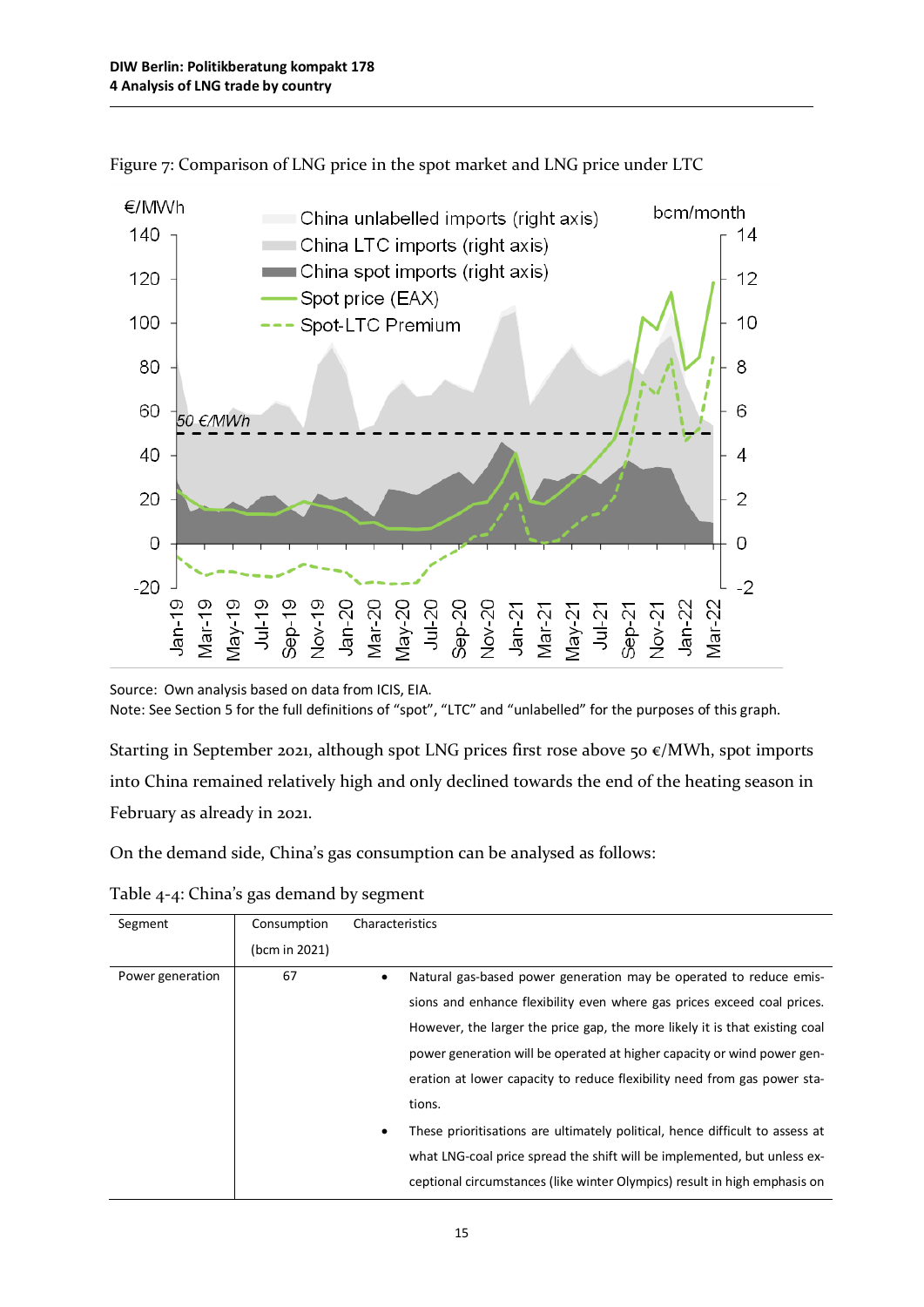|              |     | clean air, we assume at moderate mark-ups, e.g. with typical coal prices                 |
|--------------|-----|------------------------------------------------------------------------------------------|
|              |     | already below 50 Euro/MWh.                                                               |
| Industrial   | 131 | Fuel shifting between gas and coal is possible in a variety of enterprises.<br>$\bullet$ |
|              |     | Also, capacity utilisation may shift for example between coal and gas-                   |
|              |     | based fertilizer production. Hence LNG demand responds to LNG prices                     |
|              |     | exceeding coal prices.                                                                   |
|              |     | To enhance resilience to LNG supply interruptions, natural gas-intensive                 |
|              |     | basic material production (chemicals, fertilizer, hydrogen) store interme-               |
|              |     | diate products at a scale that allows for reduced production volumes for                 |
|              |     | extended periods in the range of 6-9 months, and intermediate products                   |
|              |     | can also be imported from countries not dependent on LNG supply. These                   |
|              |     | flexibilities are already used during winter periods, hence it is unlikely that          |
|              |     | price increases exceeding 50 Euro/MWh will unlock significant additional                 |
|              |     | flexibility.                                                                             |
| Residential/ | 78  | Most residential demand is on regulated tariffs decoupled from LNG spot<br>$\bullet$     |
| Commercial   |     | prices. In few major cities, the highest price band of multi-band tariffs re-            |
|              |     | flect full gas prices. This small fraction of overall consumption typically              |
|              |     | among higher income households is therefore exposed for a fraction of                    |
|              |     | heating demand to global LNG spot prices. Overall very limited price re-                 |
|              |     | sponsiveness to be expected unless governments implement dedicated                       |
|              |     | programs for natural gas savings. For example, amid shortages in 2017,                   |
|              |     | households that had bought more than 1500 cubic meters of gas were                       |
|              |     | limited to 15 cubic meters per day from Dec. 15th onwards (Reuters,                      |
|              |     | 2017).                                                                                   |
|              |     | Heating demand is clearly linked to heating season which lasted last win-                |
|              |     | ter from November 1st to March 15th and covers the period of high vol-                   |
|              |     | umes of spot gas price purchases.                                                        |
| Transport    | 36  | As of 2017, China had 6 million natural gas vehicles in use, and had policies            |
|              |     | in place to further expand the fleet for both light- and heavy-duty appli-               |
|              |     | cations (Pan et al., 2020). Promotional policies have focused on reducing                |
|              |     | air quality and limiting GHG emissions, especially in heavy-duty vehicles                |
|              |     | where electrification potential is limited. Overall, rather limited demand               |
|              |     | response is expected.                                                                    |
| Other        | 45  | At a sufficiently high natural gas/coal price spread, coal gasification may<br>٠         |
|              |     | occur.                                                                                   |
| Overall      | 358 |                                                                                          |

Source: Own analysis on consumption by segment is based on data from JODI (2022) and IEA (2021a).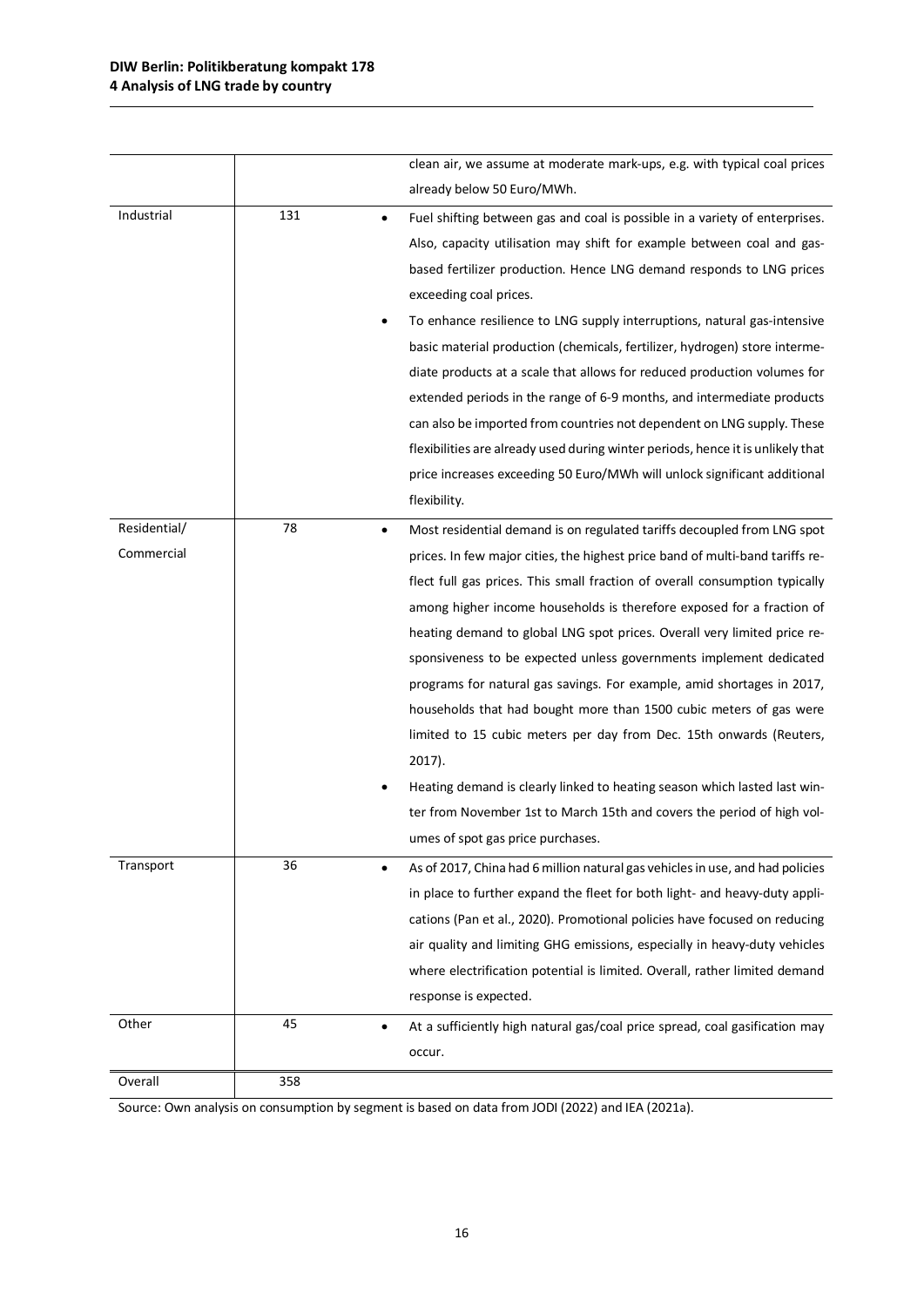# **4.5 India**

Comparing India's spot LNG imports (dark grey area) against the spot LNG price (solid green line), we observe a relatively constant level of imports. In January 2021, when the spot LNG price spiked, there is a dip in spot import volume. Unlike the previous four countries (Japan, South Korea, Taiwan, China), India imported less LNG in 2021 compared to in 2020.



Figure 8: Comparison of LNG price in the spot market and LNG price under LTC

Source: Own analysis based on data from ICIS, EIA. Note: See Section 5 for the full definitions of "spot", "LTC" and "unlabelled" for the purposes of this graph.

On the demand side, India's gas consumption can be analysed as follows:

| Segment          | Consumption   | Characteristics                                                                  |  |  |
|------------------|---------------|----------------------------------------------------------------------------------|--|--|
|                  | (bcm in 2021) |                                                                                  |  |  |
| Power generation | 16            | Gas based power stations are allocated a limited quantity of 'domestically'<br>٠ |  |  |
|                  |               | produced low price gas.                                                          |  |  |
|                  |               | All further gas demand needs to be met by addition procure RLNG (Re-<br>٠        |  |  |
|                  |               | gasified LNG).                                                                   |  |  |

Table 4-5: India's gas demand by segment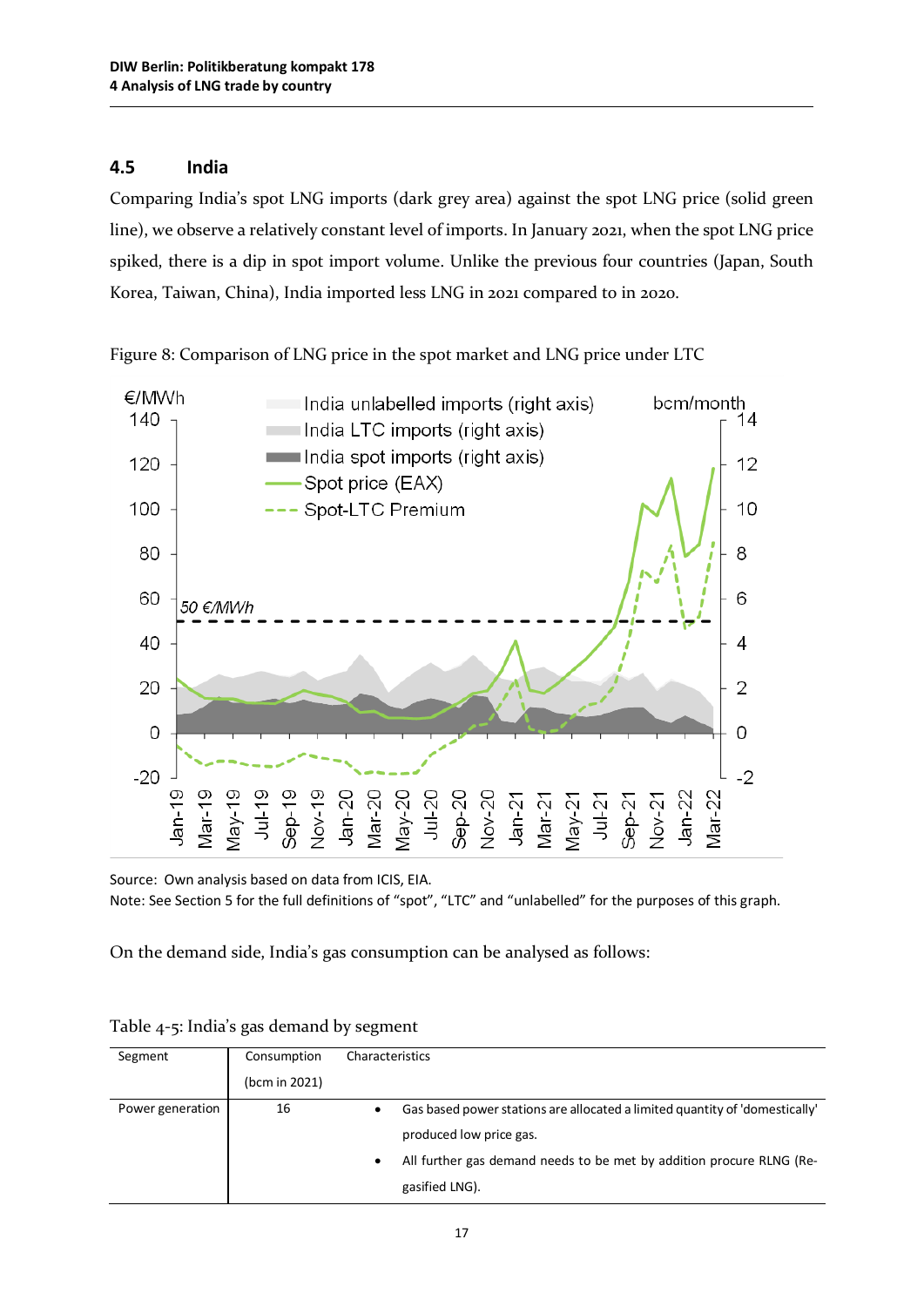|              |    | Demand for this additional RLNG is highly price elastic at low to moderate<br>٠    |
|--------------|----|------------------------------------------------------------------------------------|
|              |    | LNG prices. Once RLNG is the most expensive generation option, which is            |
|              |    | the case at 50 $\epsilon$ /MWh, additional price increases will not further impact |
|              |    | merit order.                                                                       |
|              |    | Prices exceeding 50 €/MWh can only impact R-LNG demand in power, if<br>٠           |
|              |    | they result in demand reduction or load shedding.                                  |
|              |    | Electricity prices are regulated based on average generation costs. Would          |
|              |    | not be impacted on short-term and with small share of LNG based power              |
|              |    | generation also very limited in longer-term. Hence no demand response              |
|              |    | to be expected.                                                                    |
|              |    | LNG Prices exceeding 50 €/MWh could trigger additional load shedding, if           |
|              |    | R-LNG based power generation would be required to meet load but would              |
|              |    | not be dispatched because generation costs exceed the price cap of 20              |
|              |    | Rp/kwh (24 c/kwh). This would require prices to power stations exceeding           |
|              |    | 10 Rp/kwh. (100 €/MWh). This price level was reached and demand was                |
|              |    | shed multiple hours over the last 6-8 months. Apparently, the price levels         |
|              |    | were seen to be too high, and the price ceiling has been reduced from 20           |
|              |    | to 12 Rp/kwh. R-LNG prices exceeding 60 Euro/MWh can now trigger de-               |
|              |    | mand reductions through load shedding in India.                                    |
| Industrial   | 8  | Some fuel shifting to Propane / Fuel oil and of refineries to naphtha oc-<br>٠     |
|              |    | curred at prices below 50 €/MWh. In the longer-term, refractory industry           |
|              |    | which uses gas can and may keep shifting to alternate fuels.                       |
| Residential/ | 4  | Gas supply to domestic (household) and transport is served by CDG with<br>٠        |
| Commercial   |    | domestically produced gas. Domestic gas production is based on cheap               |
| Transport    | 4  | domestic on-shore gas at\$2.4/MMBtu and somewhat higher levels for                 |
|              |    | deep-water production. This demand and production is therefore not re-             |
|              |    | sponding to LNG prices.                                                            |
|              |    | Commercial users are like industry exposed to RLNG import prices and ex-           |
|              |    | pensive domestic (e.g. deep-water) gas production. They may thus have              |
|              |    | incentives to reduce demand also at higher gas prices $-$ but often in the         |
|              |    | short-term limited flexibility.                                                    |
| Other        | 32 | A large share corresponds to gas used in the production of fertilizer (urea).<br>٠ |
|              |    | Fertiliser sector gets pooled price (i.e. mix of domestically produced and         |
|              |    | R-LNG) and is thus cushioned from LNG prices (MOP&NG, 2015). Given                 |
|              |    | its need for food production, unlikely that this will be reduced.                  |
| Overall      | 64 |                                                                                    |

Source: Own analysis on consumption by segment is based on data from JODI (2022) and IEA (2021a).

# **4.6 Other APAC and Europe**

The following tables summarise the gas consumption by segment in Other APAC and Europe: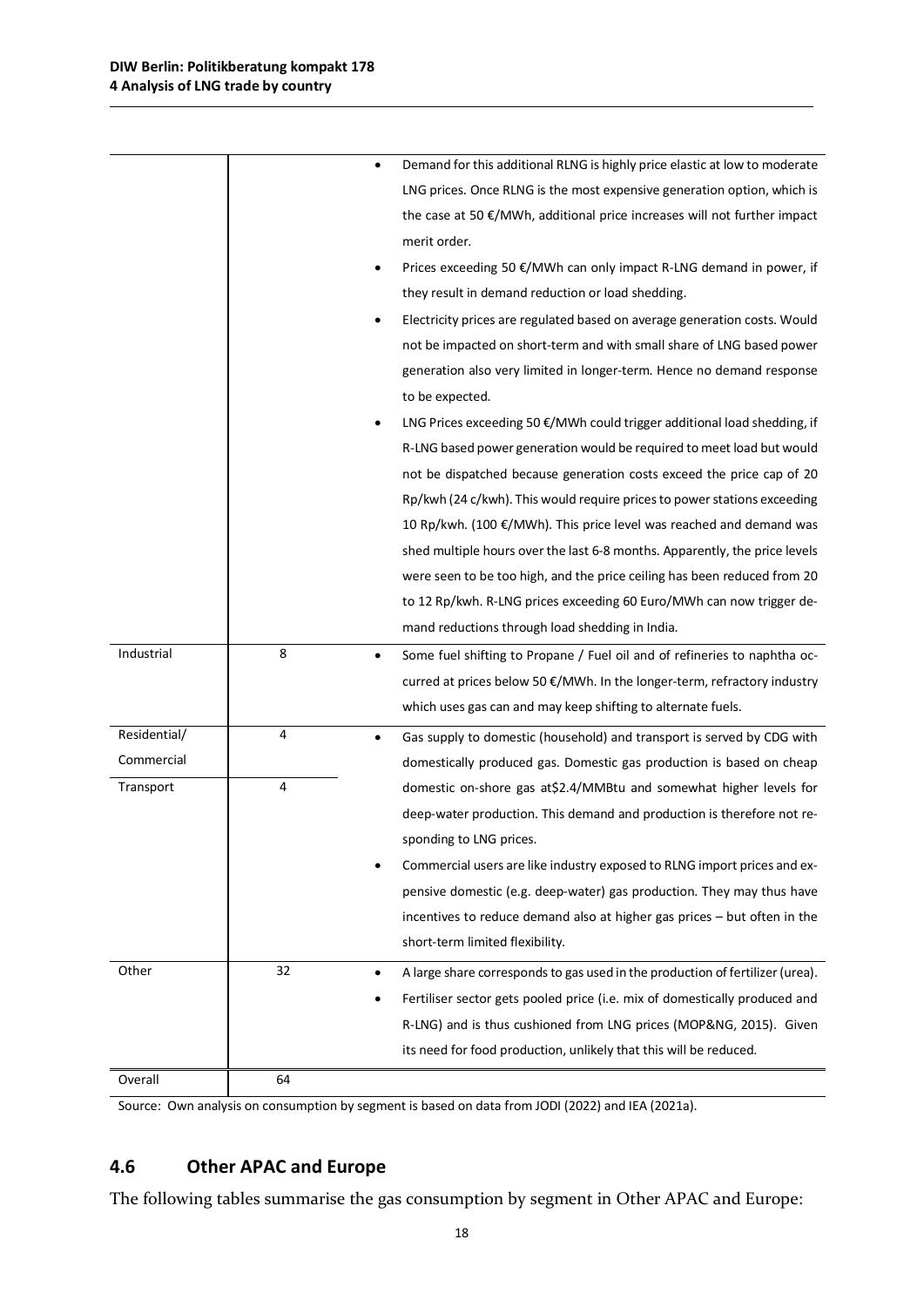|                  | Consumption   | Characteristics |
|------------------|---------------|-----------------|
| Segment          |               |                 |
|                  | (bcm in 2021) |                 |
| Power generation | 124           |                 |
| Industrial       | 46            |                 |
| Residential/     | 18            |                 |
| Commercial       |               |                 |
| Transport        | 5             |                 |
| Other            | 92            |                 |
| Overall          | 285           |                 |

#### Table 4-6: Gas demand in Other APAC by segment

Source: Own analysis based on data from JODI (2022) and (IEA, 2021a).

#### Table 4-7: Europe's gas demand by segment

| Segment          | Consumption   | Characteristics |
|------------------|---------------|-----------------|
|                  | (bcm in 2021) |                 |
| Power generation | 164           |                 |
| Industrial       | 112           |                 |
| Residential/     | 196           |                 |
| Commercial       |               |                 |
| Transport        | 6             |                 |
| Other            | 64            |                 |
| Overall          | 541           |                 |

Source: Own analysis based on data from JODI (2022) and IEA, 2021a.

### **5 Additional information**

# **5.1 The threshold price of natural gas at which using coal to generate electricity may be profitable**

We have attempted to estimate the threshold price of natural gas at which using coal to generate electricity may be profitable. For this analysis we assume that such switch would be driven only by short-term profit margins, and we do not analyse any practical constraints, or long-term considerations that may prevent this.

To estimate the above-described threshold price of natural gas we take the following steps:

1. Estimate the cost of producing a MWh of electricity for a coal plant based on: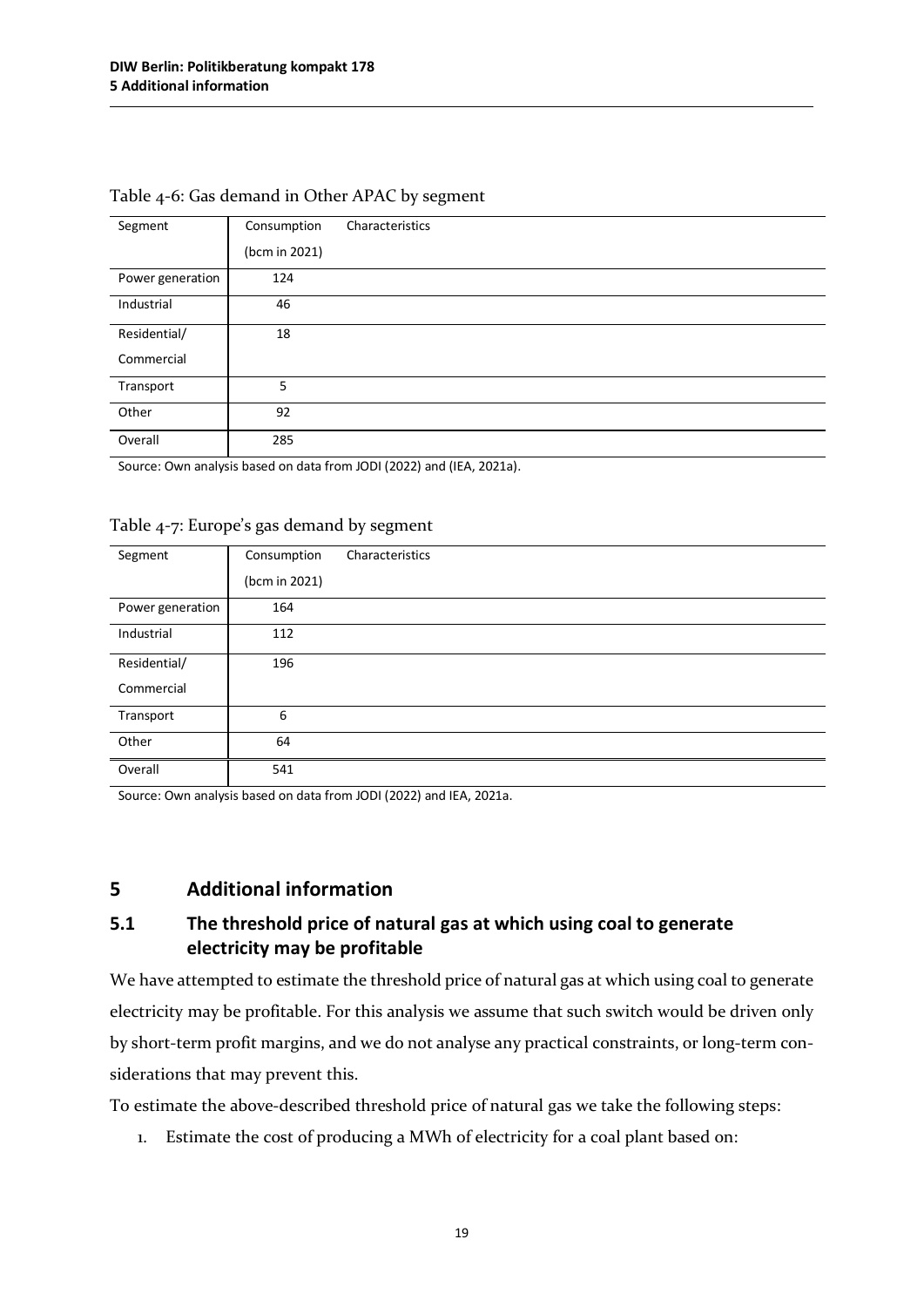- a. the forward prices of coal as of  $15$  March 2022,<sup>[9](#page-24-0)</sup>
- b. an average heat rate of a coal plant of 8,000 Btu/kwh which corresponds to an efficiency rate of 40% of the plant,<sup>[10](#page-24-1)</sup>
- c. an estimate of the heat content of coal of 6000 kcal/kg MMbtu/tonne (Aden et al., 2009).
- 2. Estimate the price of natural gas at which an electricity producer would be indifferent between using gas or coal (the blue line in Figure 8 below).
	- a. To calculate this, we use the heat rate of 7,000 Btu/kWh which is the heat rate of a fairly new and efficient natural gas combined-cycle generator (EIA, 2013).

In addition, we considered two sensitivities. A first sensitivity considering the cost of carbon emissions, taking as a reference a price of USD 30/ton and standard emission factors for coal and gas.[11](#page-24-2) Figure 8 below shows the coal forward curve between March 2022 and December 2023 (red line) and the estimated natural gas price threshold (blue line) above which a switch to coal in power generation may be more profitable. Considering carbon costs increases gas competitiveness by approximately EUR 5.00/ MWh.

l

.

<span id="page-24-0"></span><sup>9</sup> We use the forwards of coal delivered at the port of Rotterdam in the Netherlands in USD/tonne. We disregard any coal transport costs.

<span id="page-24-1"></span><sup>&</sup>lt;sup>10</sup> Dark spreads measure returns over fuel costs of coal-fired generation (EIA, 2013).

<span id="page-24-2"></span><sup>11</sup> 0.0957 tons/MMBtu for coal and 0.0529 tons/MMbtu for gas. See EIA (2021).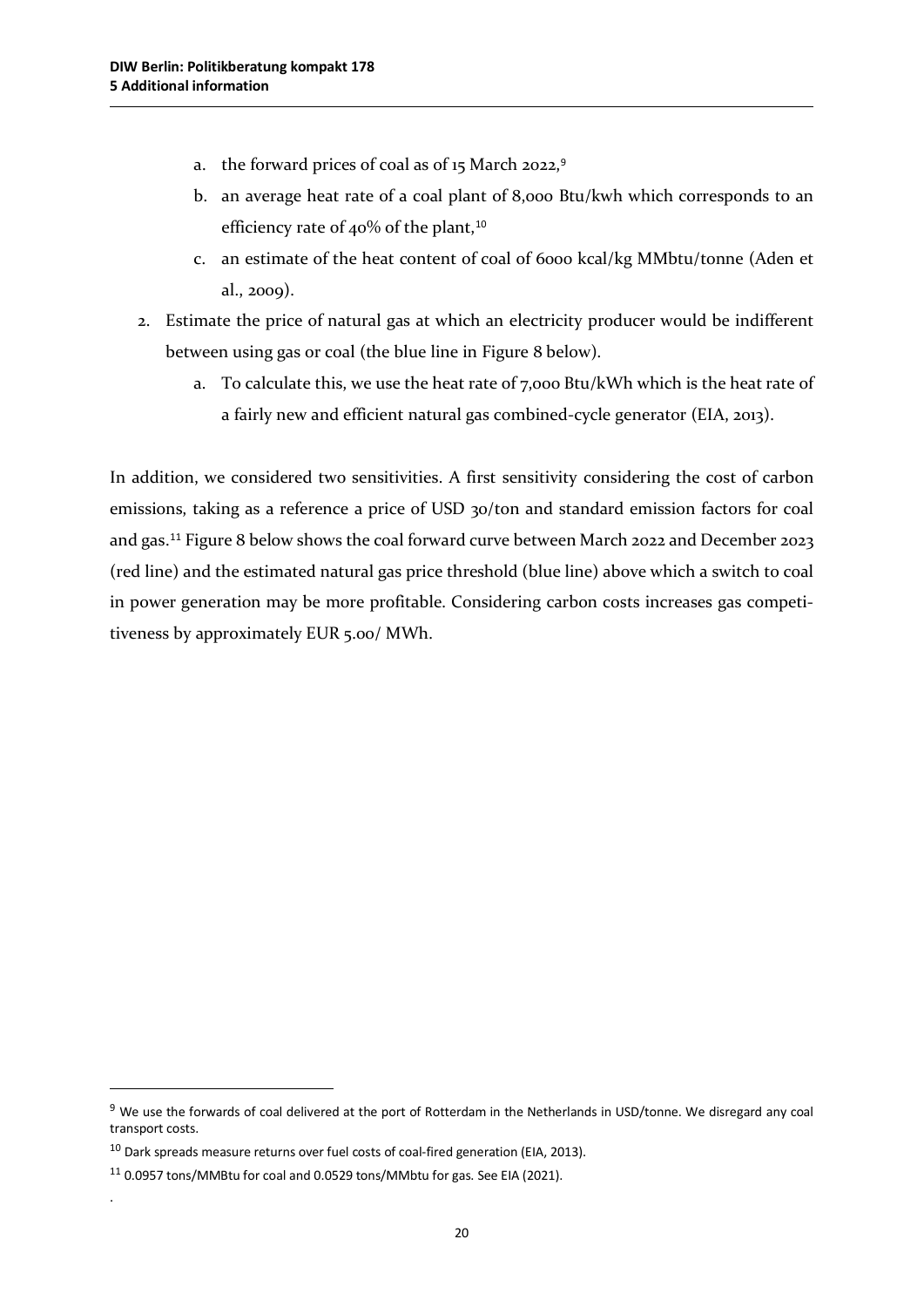Figure 9: Coal forwards and the threshold price of natural gas including and excluding carbon prices of USD 30/ton, March 2022 - December 2023



Source: Own analysis based on data from Bloomberg Professional and EIA, 2013 and 2021.

A second sensitivity considers the potential impact of excise duties and import charges on gas and coal, in this case taking Korea as an example.[12](#page-25-0) Excise taxes in Korea have a similar impact to considering the cost of Co2 emissions. the higher excise taxes on coal increase gas competitiveness by approximately the same amount, EUR 5.00 MWh.

 $\overline{a}$ 

<span id="page-25-0"></span><sup>12</sup> 15,800 KWR/tonne for gas and 46,000 KWR/tonne for coal.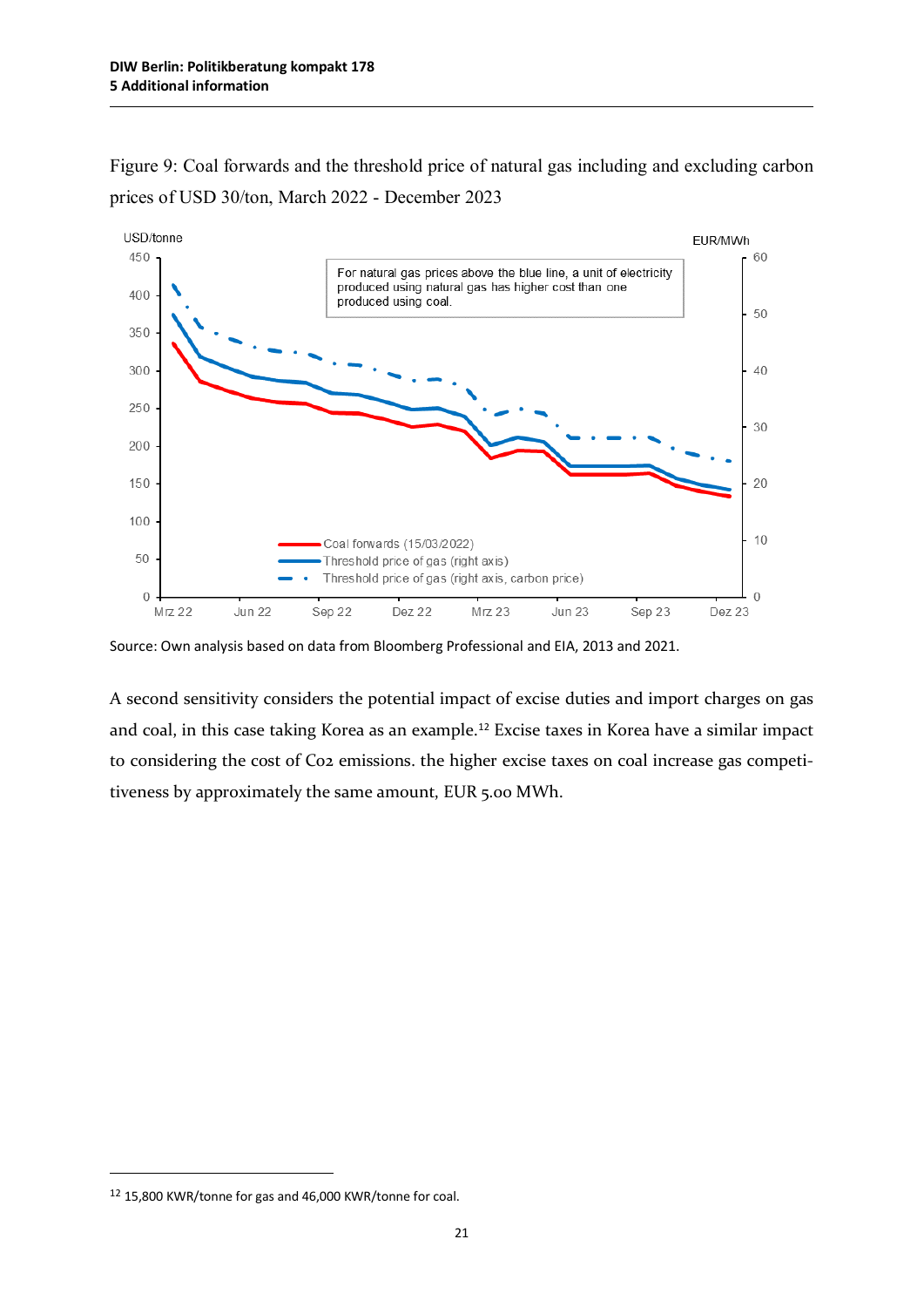

Figure 10: Coal forwards and the threshold price of natural gas including and excluding excise taxes and import charges in Korea, March 2022 - December 2023

Source: Own analysis based on data from Bloomberg Professional and EIA, 2013 and 2021.

### **5.2 Notes related to the data used in the analysis**

Notes regarding the data used to calculate the spot and LTC volumes by country:

- Data reflects LNG delivered in the period from January 2021 to March 2022, as reported by ICIS. The data used was updated on 30 March 2022, hence LNG delivered on 30–31 March 2022 have not been fully reflected.
- Spot volumes are cargoes labelled with a "Sales basis" containing only the following terms: spot, ST, STC.
- Cargoes without any information are classified as "unlabelled".
- All other cargoes (whose sales basis could be MTC, LTC, or an ambiguous label such as "Spot|LTC") are categorised as an LTC cargo.

Notes regarding the data used for calculating the overall gas consumption by country:

- Data for individual countries reflects gas consumption in 2021. Data for aggregates (i.e., Other APAC and Europe) reflects gas consumption in 2020.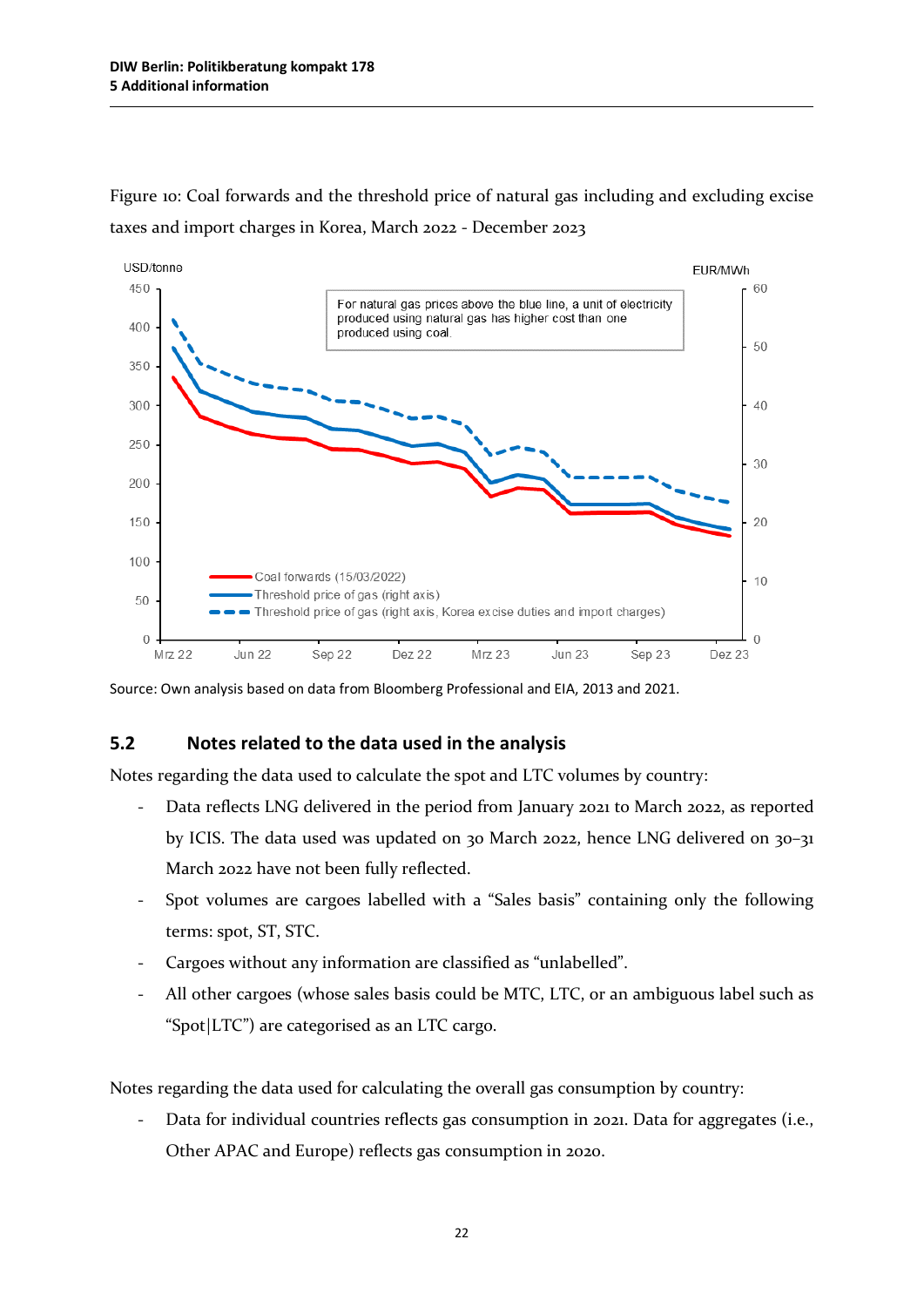- Information for individual countries (China, Japan, South Korea, …) comes from the Joint Organisations Data Initiative ("JODI").
- Information on regions (Other APAC and Europe) comes from British Petroleum's Statistical Review (BP, 2021). Other APAC volume is calculated using Asia Pacific less the five named countries (Japan, South Korea, Taiwan, China, India). Europe volume includes Turkey but excludes Russia. The latter is in a separate category (along with Azerbaijan, Belarus, etc.) called Commonwealth of Independent States ("CIS").

Notes regarding the data used for calculating the gas consumption by segment and by country:

- Data comes from IEA's global energy balance for 2019.
- Information on Other APAC is calculated using the sum of "Non-OECD Asia", Australia and New Zealand less China and India.
- Information on Europe is calculated using OECD Europe. An alternative would be to also include "Non-OECD Europe and Eurasia", which would include some of the missing European countries such as non-OECD countries in Eastern Europe, but would further include countries that are not considered to be in Europe by the BP data, such as Azerbaijan. Calculating the segment split based on this alternative definition would increase the share of power generation from 30% to 40% while reducing the share of all other segments.
- Information on Taiwan is unavailable.

IEA provides additional descriptions for some of the segments:[13](#page-27-0)

- Power generation: Electricity, CHP and heat plants as defined by IEA.
- Industrial: Industrial as defined by IEA.
- Residential/Commercial: Residential and Commercial and public services as defined by IEA.
- Transport: Transport as defined by IEA.
- Other: This segment includes agriculture/forestry, fishing, non-specified (other) and non-energy use. It also includes gas used for the Oil refineries, transformation segment

 $\overline{a}$ 

<span id="page-27-0"></span><sup>13</sup> World Energy Balances Spreadsheet, IEA (2021): Definitions tab.